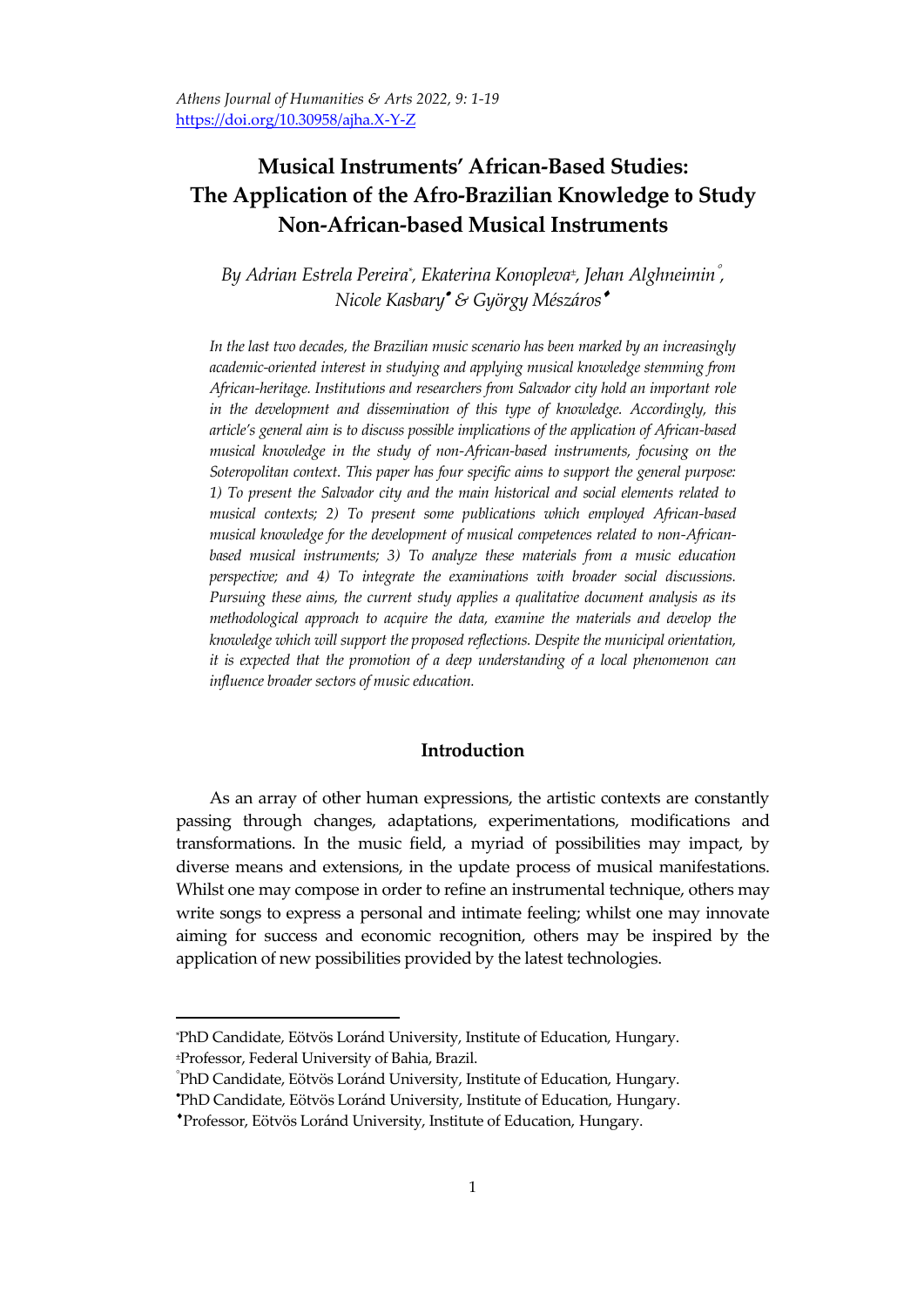Regardless of the reasons that drive music makers throughout their artistic processes, it is undeniable the fluid and changing characteristic of the music field. Parallelly with the broad music field, the area of music education also undergoes its own transformation, adaptation and resignification processes. Guided by an array of possible motivations and aims, music educators, scholars, researchers and students contribute, by several means, with the dynamic process of developing, testing, updating and assessing initiatives related to teaching and learning musicrelated skills and competences.

In spite of the fair categorization as belonging to music education, different initiatives pursued by different individuals are guided by different motivations and expectations. As an illustration, learning how to play acoustic guitar may create countless questions and lead to several different decisions depending on the motivations, priorities and aims of the involved stakeholders: 1) students may have different aims like playing guitar solo, accompanying themselves while singing, participate in music groups, etc.; 2) teachers may choose different start points like chords and strumming, scales and fingerpicking, chords and fingerpicking, scales and picking, etc.; and 3) courses' coordinators may integrate diverse expectations in the curriculum and courses' content like preparing students for an orchestra, preparing virtuous soloists, valorizing underprivileged groups, improving students' social emotional competences, etc.

This simple example aimed neither to present every possible stakeholder of music education (parents, policy makers, business owners and music producers could also be added) nor exhaust the totality of plausible issues that could be linked to the teaching and learning processes associated with the mentioned stakeholders (students could also be interested in developing social emotional competences, for example). Based on a small excerpt of music instrument studies (only considering acoustic guitar), this illustration intends to exemplify how complex the music education field can be and how this area can incorporate perspectives and demands from various interested parties. Different perspectives, approaches, aims, genres, rhythms, materials, curriculums, discussions, histories and expectations are intrinsically connected with the music education field and with the reasons for its constant transformations and innovations.

Additionally, it may also be relevant for the reflections to incorporate some issues related to the impacts of broader social, political and economic structures in the music field.<sup>1</sup> On the other hand, the discussions should not neglect the possible functions of music education in broader social issues. The role that the music field can play in the fomentation of emancipated and democratic societies

<sup>1.</sup> Adrian Estrela Pereira, Ekaterina Konopleva, Dung Thi Do, Irênio de Cerqueira Paes Coelho Neto, and György Mészáros, 'Educação Musical Afro-Brasileira: Uma Investigação do Ijex{ como Ferramenta Educacional Descolonizadora,' in *10o Musicom - Encontro de Pesquisadorxs Em Comunicação e Música - Playlists Das Diversidade*, 1-15.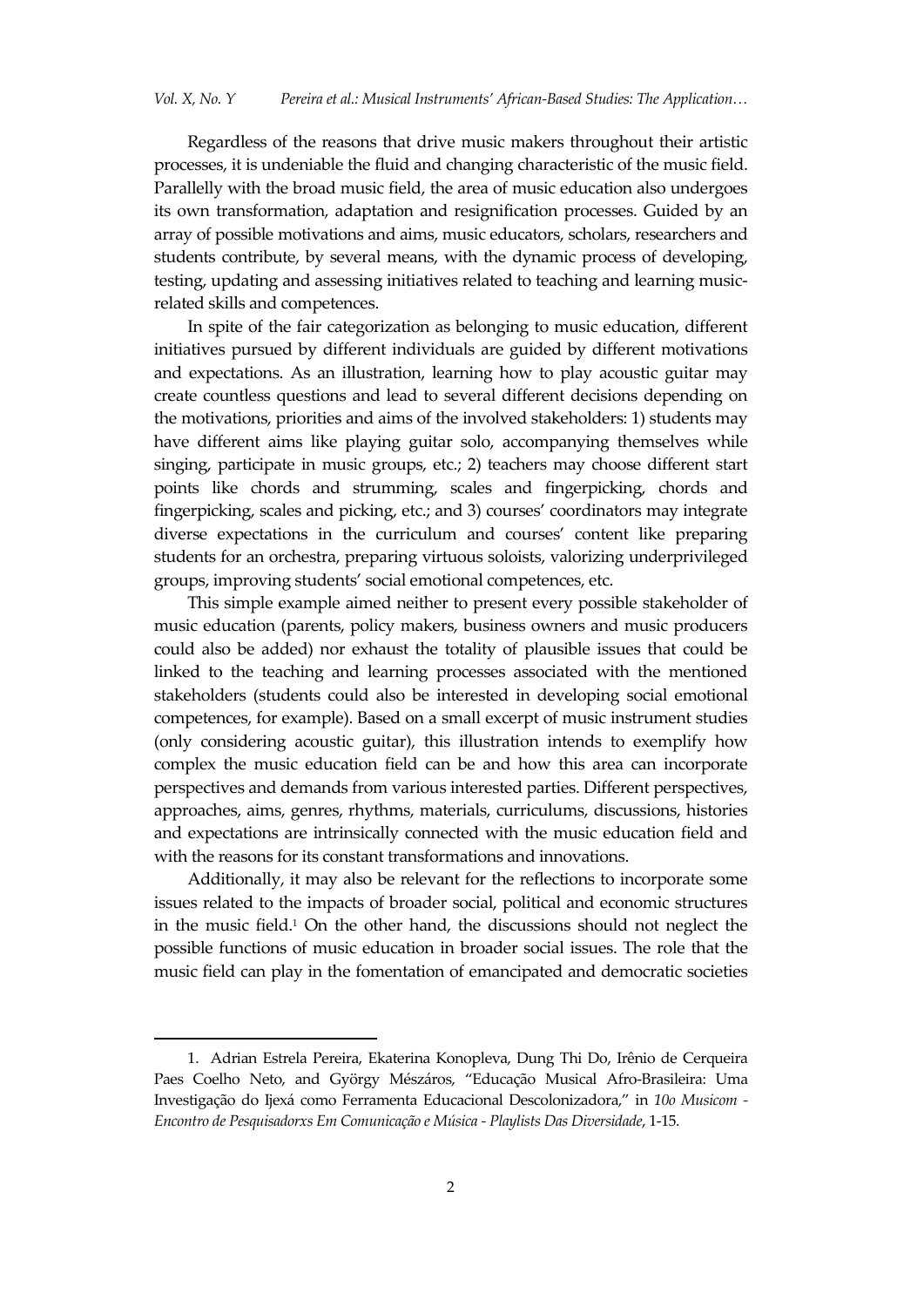$\overline{\phantom{a}}$ 

should be constantly and consistently considered as part of music educators' discussions and reflections.<sup>2</sup>

Embedded in these reflections, the last two decades of the Brazilian music scenario have been marked by a myriad of changes due to the expansion of African-based music education. An increasingly academic-oriented interest in studying and applying musical knowledge stemming from African-heritage sources can be noticed in Brazilian universities, congresses, conventions, journals and other formal structures. Beyond historical and ethnographic investigations linked to African-matrix music and its ascendants from ethnomusicological, philosophical and social viewpoints, it can be observed a growing interest in scrutinizing African-based music and applying the developed knowledge in the study of 'non-African-based' musical instruments such as piano, acoustic guitar, electric guitar, electric bass and drum kit. Besides materials directed to musical instruments training, in recent years, the African-based knowledge has been explored as a pathway to foster the development of other musical competences (e.g., melodic solfege, improvisation, rhythmic perception, etc.) that were dominated by other kinds of materials.<sup>3</sup>

Institutions and scholars from Salvador, a Brazilian northeastern city which is identified as the world's biggest Afro-descendent city outside the African continent,<sup>4</sup> hold an important role in the research, development, assessment and dissemination of this type of knowledge. In this context, the present article has as its general aim to discuss possible intentions and implications of the examination of African-based music traditions for its application in the study of nontraditional African instruments. This paper employs critical, sociological and ethnomusicological perspectives to reflect on possible impacts of this Africanorientation in the music education scenario, focusing on the publications that were developed in the Salvador city or based on the Soteropolitan<sup>5</sup> context. Likewise, this work has four specific aims to support the general purpose: 1) To present the Salvador city and the main historical and social features that can impact in musical expressions; 2) to present some recent publications that focus on the application of musical knowledge inherited from African-Brazilian traditions for the training in instruments other than the originally used in the traditional contexts; 3) to analyze these materials from a music education

<sup>2.</sup> Patrick Schmidt, 'Music Education as Transformative Practice : Creating New Frameworks for Learning Music through a Freirian Perspective,' *Visions of Research in Music Education* 6 (2005): 1-14.

<sup>3.</sup> Guilherme Scott, *Universo Percussivo Baiano de Letieres Leite - Educação Musical Afro-Brasileira: Possibilidades e Movimentos* (Salvador: Federal University of Bahia, 2019).

<sup>4.</sup> Maria Estela Rocha Ramos, *Bairros Negros: Uma Lacuna nos Estudos Urbanísticos: Um Estudo Empírico-Conceitual no Bairro do Engenho Velho da Federação, Salvador (Bahia)* (Salvador: Federal University of Bahia, 2013).

<sup>5.</sup> Soteropolitan means what is relative to the Salvador city (e.g., a person who was born in Salvador is called Soteropolitan).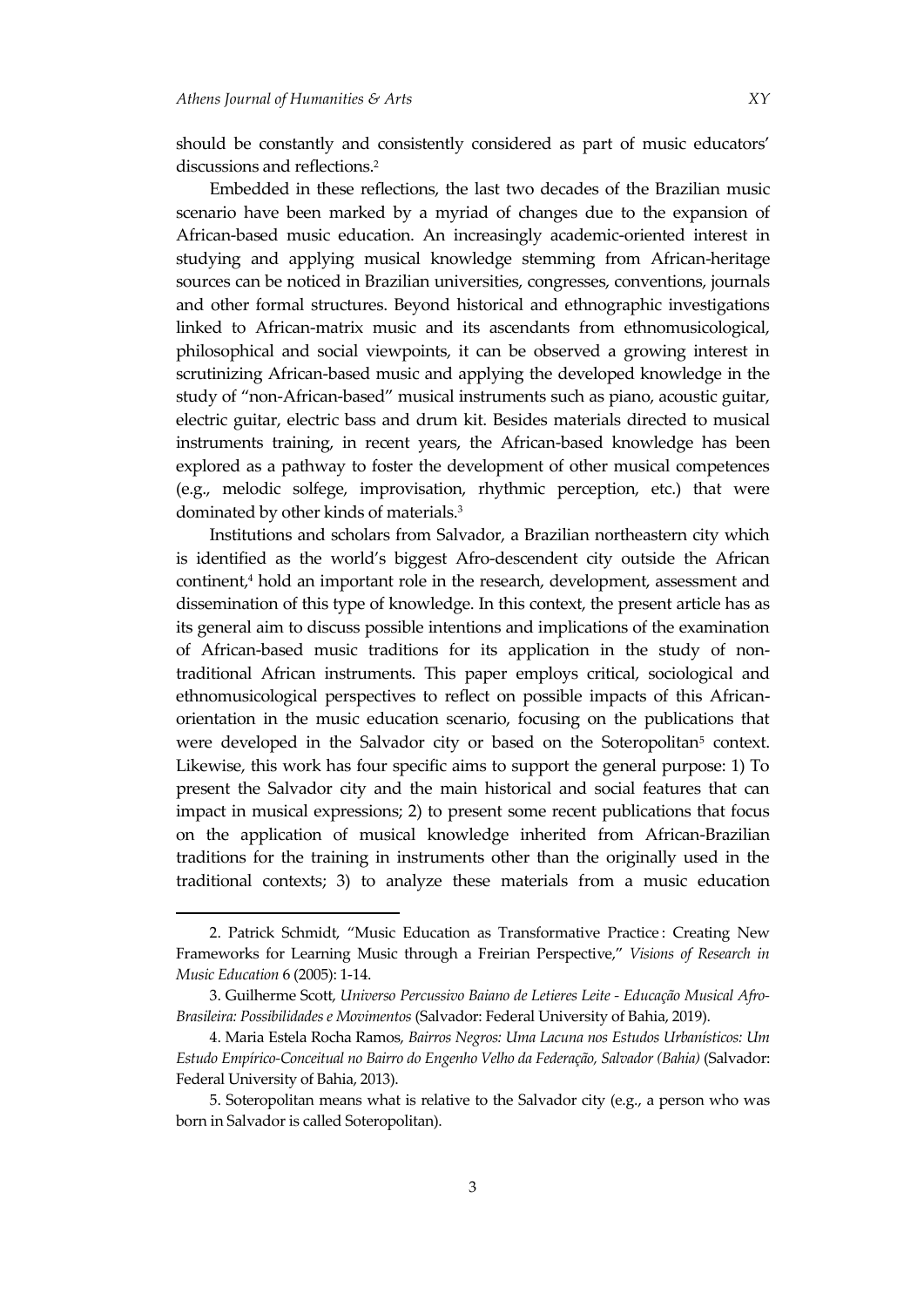perspective; and 4) based on the critical paradigm's perspective, to integrate the developed analysis with broader social discussions that may affect and be affected by the music field.

Pursuing these aims, the current study applies a qualitative document analysis as its methodological approach to acquire the data, examine the materials and develop the knowledge supported by diverse written, audio and audiovisual sources. In spite of this investigation being focused in a municipal context, it is expected that a better understanding of a regional phenomenon can create effects that reverberate not only in a local music context but also in broader levels and sectors of music education, considering our current increasingly connected and globalized societies.

The next sections of this investigation will be dedicated to the construction of the knowledge that will support the proposed reflections and the article's aims. Accordingly, the subsequent parts of this paper can be expected as: 1) the immediate next section will present a brief literature review about the Salvador city, focusing on features that can support the understanding of the link between this municipality and African-based music studies; 2) the following part will concentrate in introducing the main characteristics of some materials which employed African-based knowledge in the development of approaches to teaching and learning non-African-based musical instruments; 3) the next will provide a general comprehension of the methodology adopted during this article's development; 4) based on the critical paradigm perspective, the subsequent part will promote the reflections and discussions that will allow the integration of all previously presented information; and 5) the last section will present the authors' final consideration and the main conclusions of the current investigation.

## **Literature Review**

#### **The Salvador City**

 $\overline{a}$ 

Founded in 1549 under the Portuguese Empire's rule, Salvador (SSA) is a city that contributed and keeps contributing to diverse aspects of the Brazilian fluid, dynamic and heterogeneous development.<sup>6</sup> Considering the Portuguese government's economic and political interests in Brazil, SSA was chosen to be the administrative, military, economic and political heart of the colony due to its geographically privileged position. Selected as the first capital of Brazil, Salvador

<sup>6.</sup> Ramos, *Território Afrodescendente: Leitura de Cidade Através do Bairro da Liberdade, Salvador (Bahia)* (Salvador: Federal University of Bahia, 2007).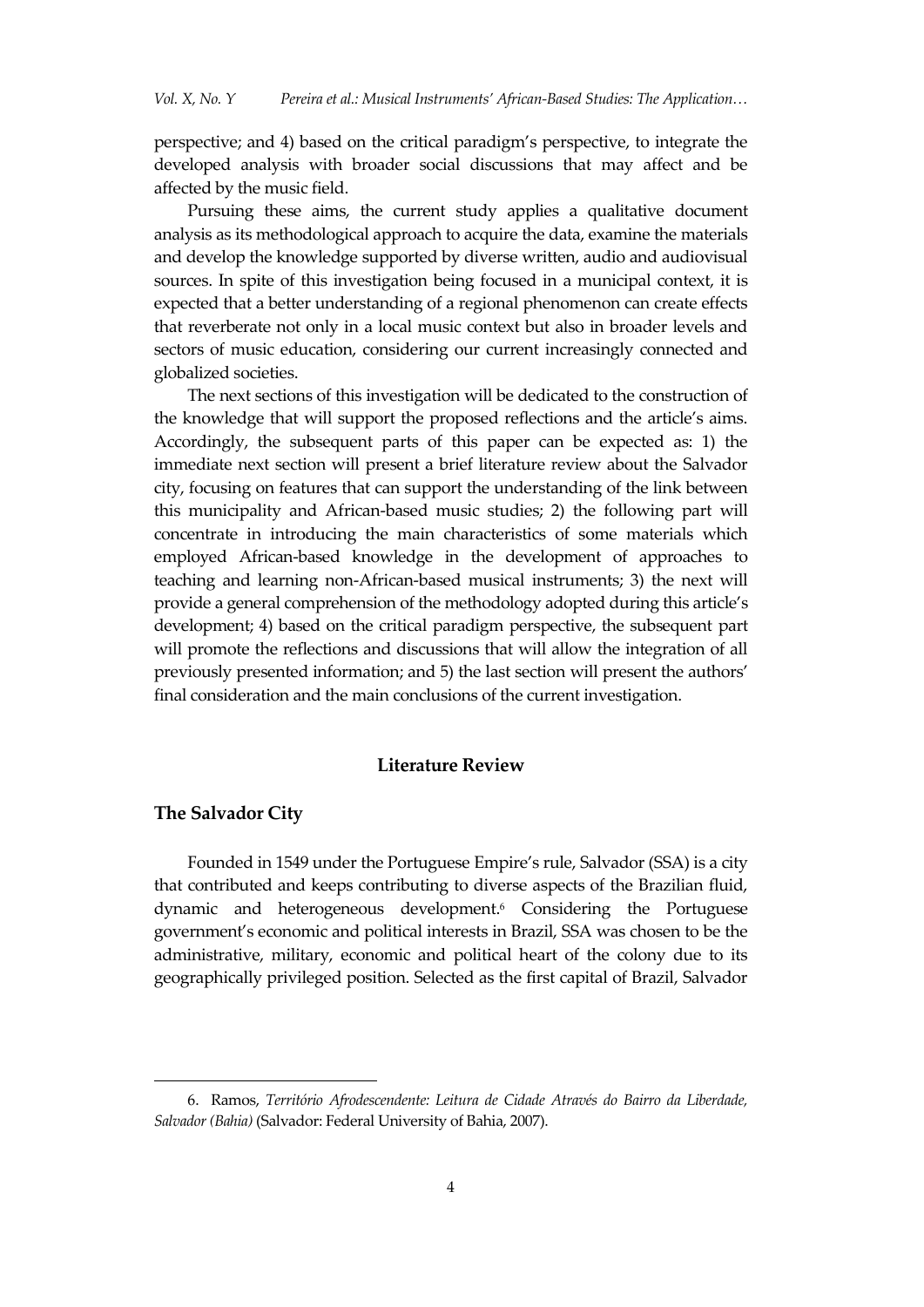kept this position for more than two centuries (until 1763), when the administrative center was transferred to Rio de Janeiro.<sup>7</sup>

Since before its foundation, Salvador was marked by a very complex social and cultural environment. Calabrich et al. posit that the city was raised by the enslavement of Brazilian native peoples (indigenous).<sup>8</sup> However, as stated by the authors, due to the Catholic Church's interference and the resistance of the indigenous peoples, the colonizers started to import African people to work as slaves in the Brazilian territory.<sup>9</sup> Thereby, between the end of the XVI century and XIX century, African-Banto<sup>10</sup> peoples were brought to Brazil as slaves. From the beginning of the XIX century, the Portuguese colonizers started to trafficking expressive numbers of African-Sundaneses<sup>11</sup> peoples (e.g., Fons, Iorubás, Jeje, etc.). Calabrich et al.<sup>12</sup> affirm that 'the Sudaneses were very numerous because their peoples were at war and prisoners of war were almost always sold as slaves. Thousands of people arrived in Salvador, speaking different languages and with different habits, values and religions'. <sup>13</sup> However, not only enslaved Sudaneses used to go to Brazil, business Sudanese individuals used to travel to SSA looking for commerce opportunities. As posited by the authors, 'They were rich black merchants, who traveled mainly from Lagos, Nigeria, and came to Salvador to sell authentic African products'.<sup>14</sup> The Bantos and the Sudaneses are recognized as the main African peoples that formed the Brazilian society.<sup>15</sup> Concomitantly, Prandi<sup>16</sup> asserts that,

the Sudanese are the peoples located in the regions that today range from Ethiopia to Chad and from southern Egypt to Uganda in the northernmost part of Tanzania. [...]

<sup>7.</sup> Ramos, 'Bairros Negros: Uma Lacuna nos Estudos Urbanísticos: Um Estudo Empírico-Conceitual no Bairro do Engenho Velho da Federação, Salvador (Bahia).'

<sup>8.</sup> Selma Calabrich, Gerson Silva, José Francisco Izquierdo Yafiez, and José Maurício C. D. Bittencourt, *Afrobook: Mapeamento dos Ritmos Afro Baianos* (Salvador: Pracatum Escola de Música e Tecnologias, 2017).

<sup>9.</sup> Antonio Vieira, a Brazilian priest, convinced the King of Portugal to stop enslaving the Indigenous people and to import Africans from the coast.

<sup>10.</sup> Banto is an oversimplified categorization based on language roots. Around four hundred African ethnic groups are considered Banto

<sup>11.</sup> Sudanese is an oversimplified categorization based on language roots. Even though they are from different ethnic groups, a myriad of sub-Saharan ethnicities are grouped as Sudanese (e.g., Iorubás, Fons, Fulanis, Jeje, Mandinga etc.).

<sup>12.</sup> Here and ahead: authors' translation

<sup>13.</sup> Calabrich, Silva, Yafiez, and Bittencourt, *Afrobook: Mapeamento dos Ritmos Afro Baianos*, 2017, 26.

<sup>14.</sup> Ibid.

<sup>15.</sup> Bruno Nigri, *O Samba no Terreiro: Música, Corpo e Linguagem Como Prática Cultural – Apontamentos para o Campo do Lazer* (Mestrado em Lazer, Belo Horizonte: Universidade Federal de Minas Gerais, 2014).

<sup>16.</sup> Here and ahead: authors' translation.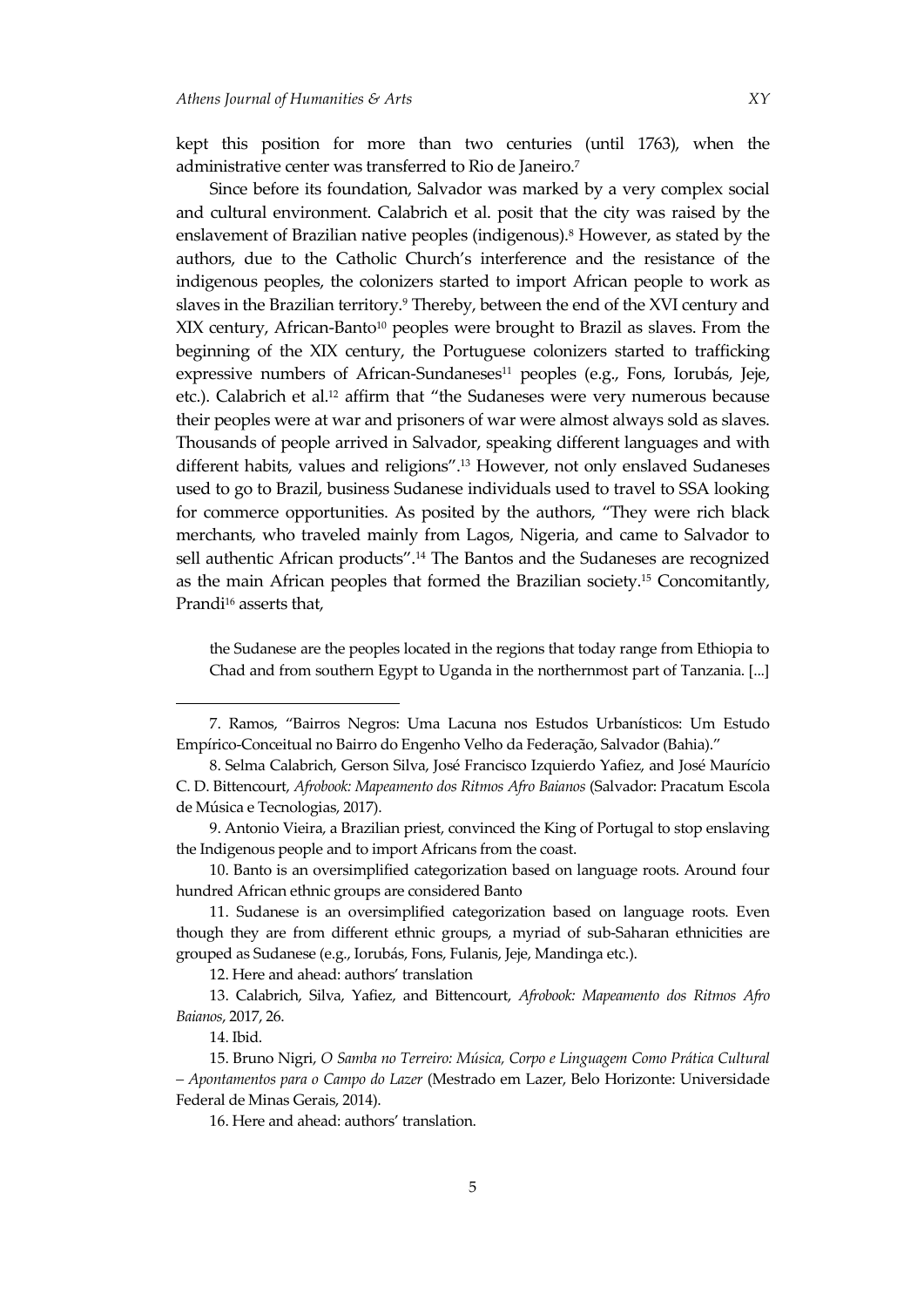below, the central Sudanese group, formed by numerous linguistic and cultural groups that made up different ethnic groups that supplied Brazil with slaves, especially those located in the Gulf of Guinea region and which, in Brazil, we know by the generic names of Nagôs or Yorubás (but comprising several peoples of the Yoruba language and culture, including the Oyó, Ijexá, Ketu, Ijebu, Egbá, Ifé, Oxogbô, etc.). [...] The Bantu, peoples of Southern Africa, extending to the south, just below the Sudanese limits, comprising the lands that stretch from the Atlantic to the Indian Ocean to the Cape of Good Hope.<sup>17</sup>

Considering these expressive 'immigration' processes, the African heritage became a very significant part of the Soteropolitan culture. Outside the African continent, Salvador is the city with the biggest Black population in the world.<sup>18</sup> According to Guerreiro, in 2017, 85% of Salvador's population was formed by pardos<sup>19</sup> and blacks.<sup>20</sup> By different means, the countless African ethnicities that arrived in Salvador reinvented themselves into new forms of organization to incorporate the traditions of different peoples.<sup>21</sup> For the music field, one of the most important arrangements is related to the Afro-Brazilian religions known as Candomblé. Pereira et al.<sup>22</sup> posit that Candomblé "should not be understood as referring to a specific religion, but as a categorization of different Afro-Brazilian religions that share certain characteristics'.<sup>23</sup> Concomitantly, Cardoso asserts that 'Candomblé is a generic term used to describe some Afro-Brazilian religions that share certain characteristics, such as the phenomenon of possession'. <sup>24</sup> These multiple religions also share the relevance of percussive music in their ceremonies. The music played in these ceremonies is one of the main sources that have been used to develop materials and initiates related to music education, as it will be described in the next section.

 $\ddot{\phantom{a}}$ 

<sup>17.</sup> R. Prandi, 'De Africano a Afro-Brasileiro: Etnia, Identidade, Religião,' *Revista Usp* 46 (2000): 53.

<sup>18.</sup> Ramos, *Bairros Negros: Uma Lacuna nos Estudos Urbanísticos: Um Estudo Empírico-Conceitual no Bairro do Engenho Velho da Federação, Salvador (Bahia)*, 2013.

<sup>19.</sup> Broadly speaking, Pardo is a term used in Brazil to classify light-skinned Africandescendant people. In Brazil, the ethnic classification is based on self-identification.

<sup>20.</sup> Goli Guerreiro, 'Pref{cio do Afrobook,' in *Afrobook: Mapeamento dos Ritmos Afro Baianos* (eds.) Selma Calabrich et al. (Salvador: Pracatum Escola de Música e Tecnologias, 2017), 17-18.

<sup>21.</sup> Adrian Estrela Pereira and Ekaterina Konopleva, "O Ritmo Ijexá ao Piano: Aspectos Interpretativos,' in *XIV ENECULT* (Encontro de Estudos Multidisciplinares em Cultura, Salvador, 2018), 1-14.

<sup>22.</sup> Here and ahead: authors' translation

<sup>23.</sup> 'Educação Musical Afro-Brasileira: Uma Investigação do Ijexá como Ferramenta Educacional Descolonizadora,' 7.

<sup>24.</sup> Ângelo Nonato Natale Cardoso, *A Linguagem dos Tambores* (Salvador: Universidade Federal da Bahia, 2006), 394.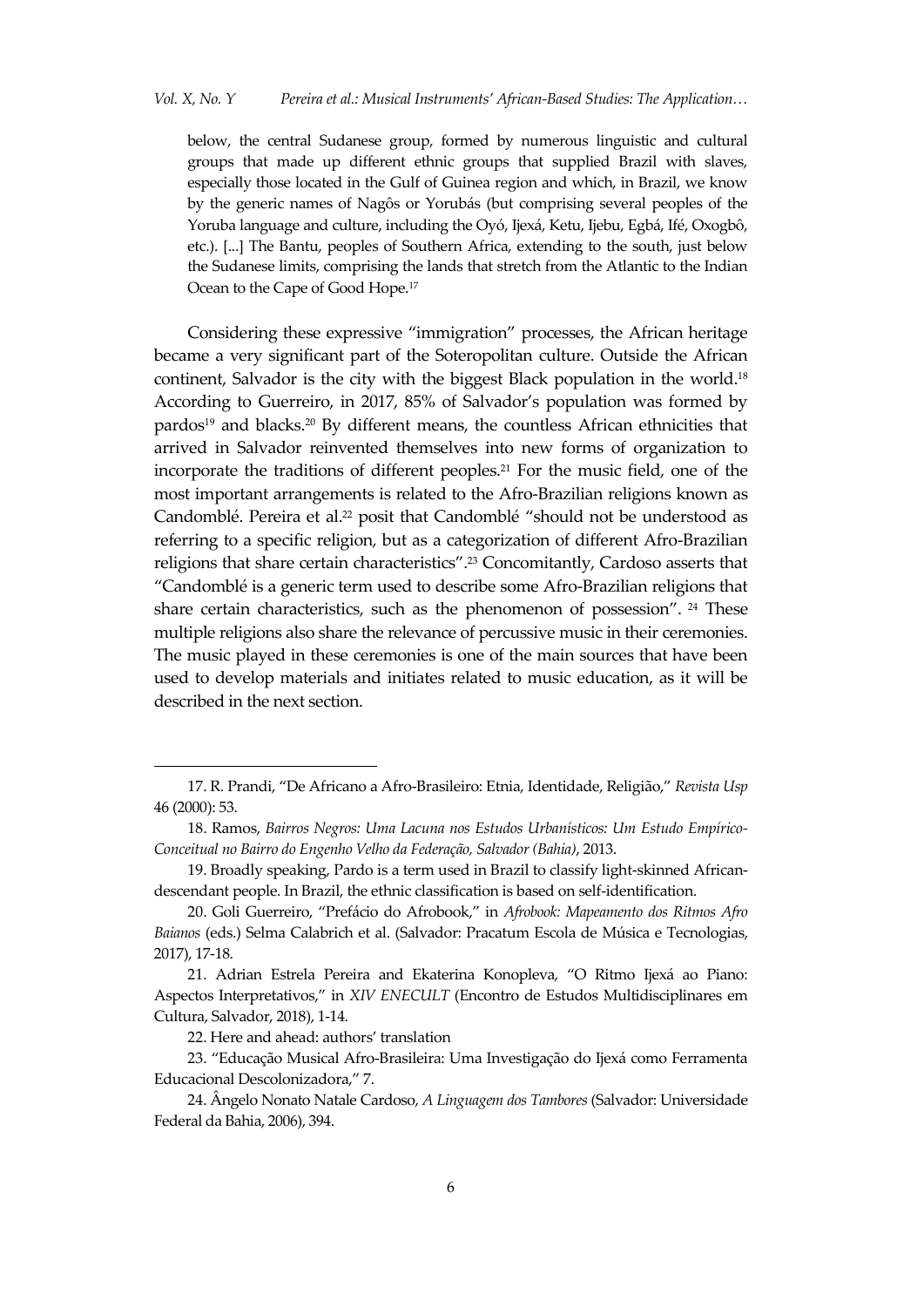$\overline{\phantom{a}}$ 

#### **The Soteropolitan Publications**

As cited above, this section will be dedicated to the presentation of some materials that exemplify the current Soteropolitan trend of employing Afro-Brazilian knowledge for the development of musical competences in instruments that do not necessarily share African ascendancy. In this direction, the current section will briefly present the main features, application and aims of the selected materials in order to provide a useful background to support the reflections that will be offered in the following sections.

The materials was selected to illustrate three main categories that can be identified in the Soteropolitan music education production: 1) the academic oriented – understand here as productions developed by scholars linked to music programs of universities which aim to fulfill the traditional requirements of a postgraduate music course; 2) the non-academic oriented – represented here by publications that were systematically designed to reach audiences outside the academic context, normally adopting certain standards (e.g., language, age, musical level) that are compatible with the desired audience (e.g., adults pianists, beginner drummers, children, guitar players, etc.); and 3) the publications endorsed by the Professional Postgraduate Program in Music (PPGPROM) of the Federal University of Bahia (UFBA) – identified here as materials which intend to fill the gap between the academia and the external world, as materials that were developed to integrate academic features in publications directed to the general public.

Identified as academy oriented, the article "Rhythm Ijexá on the Piano: Interpretative Aspects',<sup>25</sup> by Pereira and Konopleva,<sup>26</sup> has as its main aim to present possible applications of the Ijexá (an African-based rhythm used in Candomblé ceremonies) into piano performance. The paper briefly presents the connections between the rhythm and the Brazilian culture at the same time that presents the main social and religious features of the Ijexá. Additionally, the article suggests a study protocol and introduces the UPB method $2<sup>7</sup>$  as the guide in the development of the examples (scores) presented in the paper.

As an outcome of his master degree, Alexandre Vargas published the dissertation entitled 'Bahian Guitar: a methodology for instrumental teaching'<sup>28</sup> as a pathway to support teaching and learning processes related to the instrument Bahian Guitar (Guitarra Baiana). However, since its creation in the second half of the XX century, the Bahian guitar has been used to play Afro-

<sup>25.</sup> Translated from Portuguese: 'Guitarra Baiana: uma proposta metodológica para o ensino instrumental'

<sup>26.</sup> Pereira and Konopleva, "O Ritmo Ijexá ao Piano: Aspectos Interpretativos," 2018.

<sup>27.</sup> The UPB (Percussive Universe of Bahia) is a method of teaching Afro-Brazilian music developed by internationally renowned Brazilian popular musician Letieres Leite.

<sup>28.</sup> Translated from Portuguese: Guitarra Baiana: uma proposta metodológica para o ensino instrumental.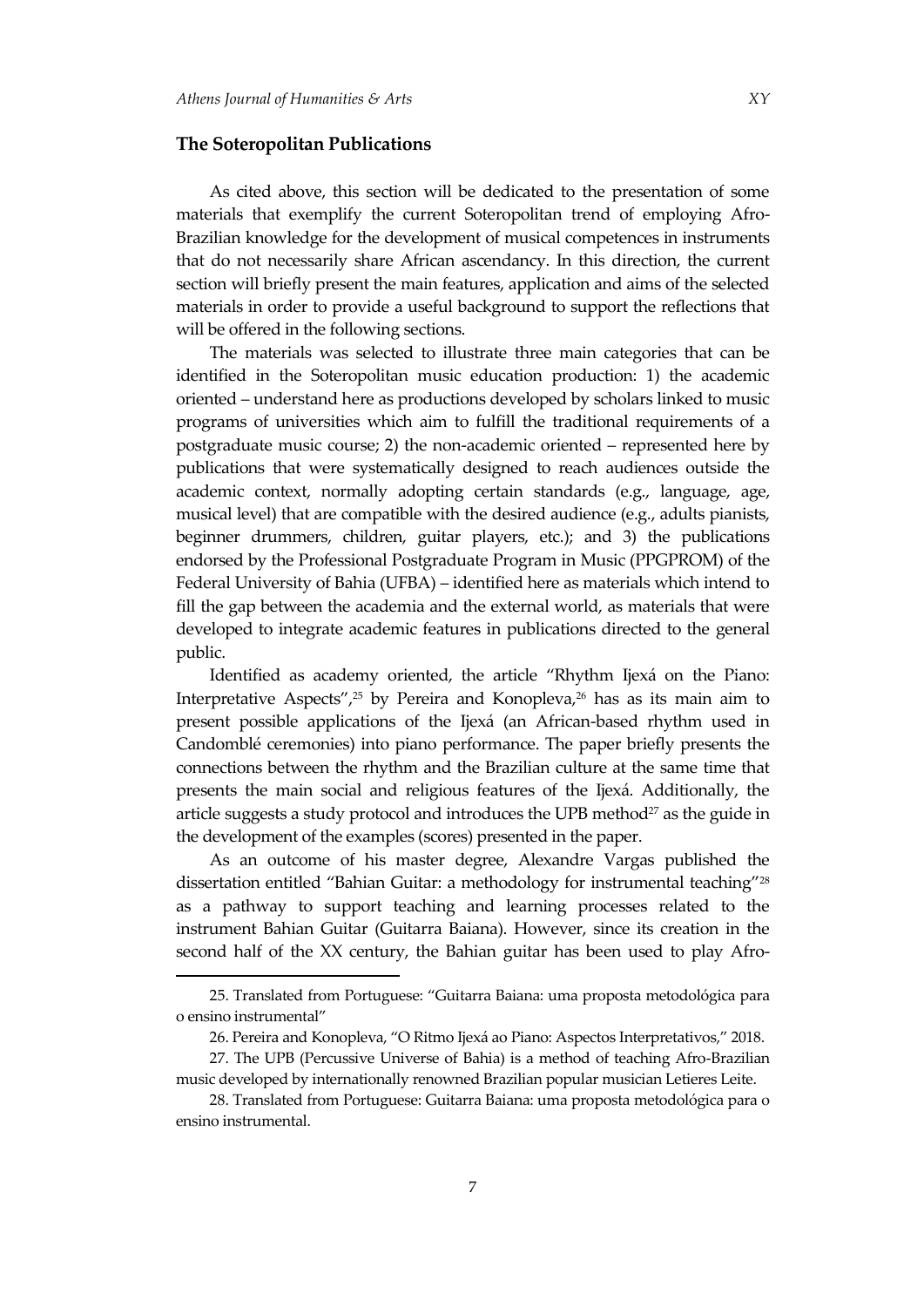Brazilian music. Thus, Vargas' work<sup>29</sup> integrates African-based knowledge into the study and training of this newborn Brazilian instrument. As an academic publication, the dissertation also offers sections with substantial theoretical backgrounds related to aspects like: history of Bahian Guitar and its connection with the carnival; music techniques, skills and competences; Brazilian rhythms; and music education approaches.

Starting the non-academic segment, the book 'Afro-Brazilian Rhythms for Drum Kit', authored by Tito Oliveira, is a bilingual publication (Portuguese and English) which has as its main aim to contribute with the development of drummers by presenting possible applications of African-based music traditions for the drums (drum kit). To achieve his aim, Oliveira<sup>30</sup> was based on six Afro-Brazilian rhythms (Ijexá, Agueré, Samba de Roda, Cabila, Vassi and Sambareggae) to develop exercises, studies, and grooves that provide knowledge associated with African-based music traditions and, at the same time, offer technical challenges that contribute with drummers technical improvement. It is relevant to mention that four of the chosen rhythms are used in Candomblé ceremonies (Ijéxá, Agueré, Cabila and Vassi). In the early sections, the book presents brief theoretical sections related to the chosen rhythms, their traditional instruments, their roots and their common social and religious applications.

Still in the non-academic categorization, Rafael Lázaro published the document named "Guitar Strumming in Samba-Reggae: A proposal"<sup>31</sup> as a genuine and voluntary contribution to the development of guitar players that are interested in Samba-reggae, a relatively recent Afro-Brazilian rhythm $32$  which is commonly associated to a Bloco-Afro<sup>33</sup> named Olodum. Lázaro's<sup>34</sup> main objective is to offer some possibilities for the employment of electric guitar in the accompaniment of songs played in the Samba-reggae rhythm. Additionally, the author provides a brief literature review related to the Soteropolitan's Blocos-Afro

<sup>29.</sup> Alexandre Siles Vargas, *Guitarra Baiana: uma Proposta Metodológica para o Ensino Instrumental* (Salvador: Federal University of Bahia, 2015).

<sup>30.</sup> Tito Oliveira, *Ritmos Afro-Brasileiros na Bateria* (Salvador: Etina, 2014).

<sup>31.</sup> Translated from Portuguese: Levadas de Guitarra no Samba-Reggae: Uma Proposta

<sup>32.</sup> Although extremely influenced by African-matrix music, the samba reggae was forged in the second half of the XX century by a Brazilian percussionist 'Antonio Luis Alves de Souza', known as 'Neguinho do Samba'. Unlike the majority of rhythms presented in this article, the samba-reggae is not found in centenary African or Africanbased traditions.

<sup>33.</sup> Blocos-Afro are organizations which started to be created in XX century with the aiming of showing African based cultures during the Soteropolitan carnival. Today, they have event all year long and have objectives related to social changing and social equality.

<sup>34.</sup> Rafael Lima Lázaro, *Levadas de Guitarra no Samba-Reggae: Uma Proposta* (2019).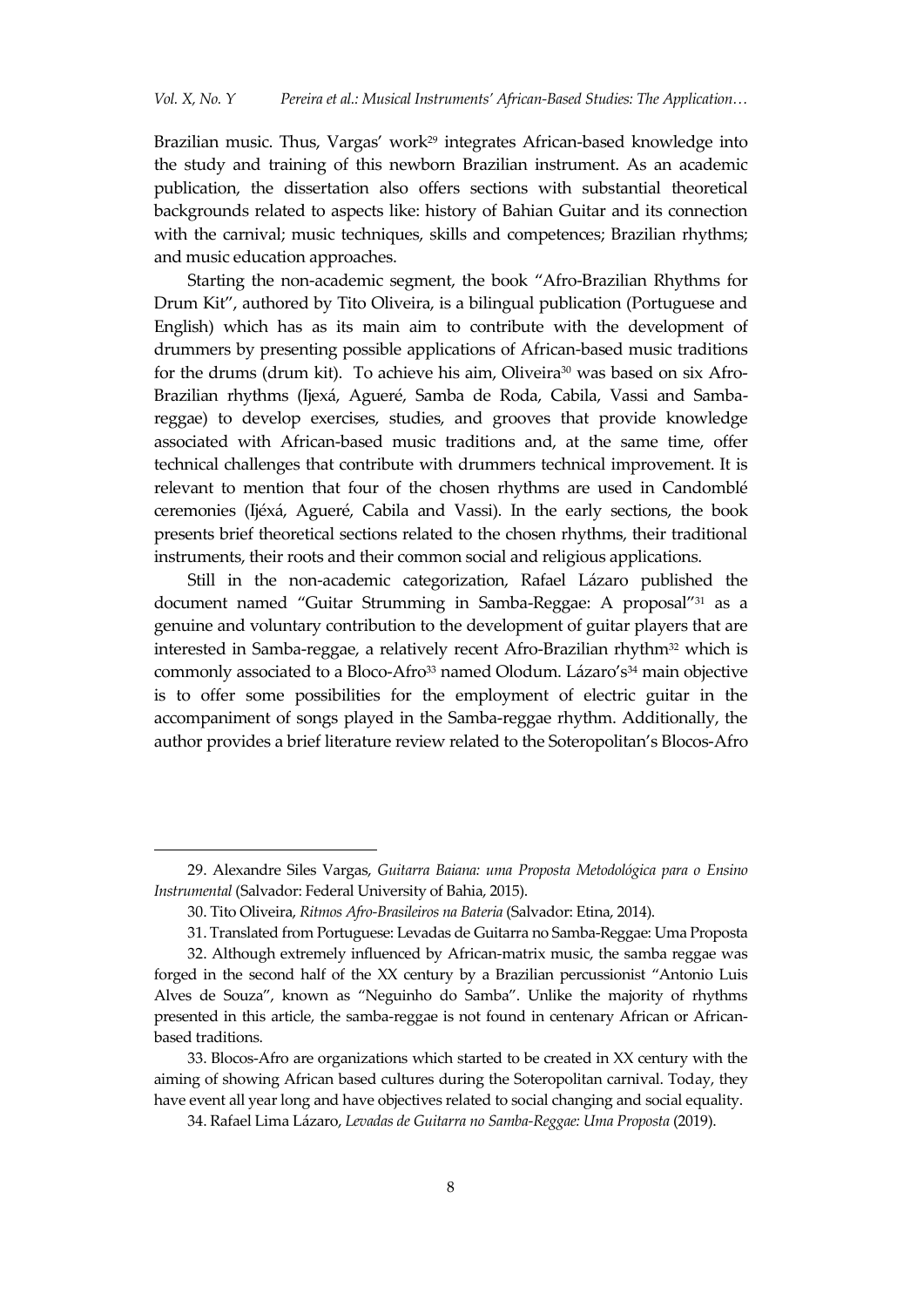$\overline{a}$ 

(focusing on Olodum, the responsible for spreading the samba-reggae) and the rise of the "Axé Music"<sup>35</sup> in the Brazilian carnival.<sup>36</sup>

Despite being previously outlined, it is important to reiterate the reasons to create a third section dedicated to materials developed in PPGPROM. The PPGPROM is an innovative Postgraduate program which aims to strengthen the gap between universities' knowledge production and the public outside the academy. Instead of requiring a dissertation, as the majority of master programs, the PPGPROM is flexible regarding the nature of the main outcome of the master degree's studies. In general terms, the student needs to develop an academic memorial (focusing on the period he or she spent in the program), an academic article (as an evidence of the required scientific writing skills) and a 'main product".<sup>37</sup> What makes PPGPROM's production closer to the general public is the fact that, as long as it achieves the quality demands, the main product may be presented in a variety of formats, since the traditional dissertation to a series of podcasts.

In this context, Rafael Palmeira developed the product 'Rhythms of Candomblé Ketu on drum kit: adaptations of the Agueré, Vassi, Daró and Jinká touches,<sup>38</sup> based on the practices of Iuri Passos'<sup>39</sup> as an educational approach oriented to teaching and learning processes related to the drum kit. Palmeira's<sup>40</sup> main product is focused on four rhythms (Agueré, Vassi, Daró and Jinká) that are directly related with the experiences of Iuri Passos, a famous percussionist who coordinates the musical matters in one of the most influential candomblés of Salvador, the Gantois.<sup>41</sup> The academic article which integrates the author's master outcomes reflects on a learning theory oriented to the development of drummer competences. Furthermore, as a support for the published products, Palmeira recorded a CD with samples, models and examples that make his product accessible even for instrumentalists who are not able to read scores.

38. In soteropolitan Candomblés, the rhythms are known as touches.

<sup>35.</sup> Axé music is an aesthetics formed by several local and global musical genres, such as, ijexá, reggae, salsa and lambada. Therefore, it should not be considered "a" musical genre.

<sup>36.</sup> P. Fryer, *Rhythms of Resistance: African Musical Heritage in Brazil* (London: Pluto Press, 2000); Castro 'Axé Music: Mitos, Verdades e World Music,' *Per Musi* 22, no. 239 (2010): 203-217, claims that.

<sup>37.</sup> Débora Mara Lima de Oliveira, *Memorial Acadêmico: Uma Trajetória Profissional no Ensino de Piano em Grupo para Crianças* (Salvador: Universidade Federal da Bahia, 2019).

<sup>39.</sup> Translated from Portuguese: 'Ritmos do Candomblé Ketu na bateria: adaptações dos toques Agueré, Vassi, Daró e Jinká, a partir das práticas de Iuri Passos".

<sup>40.</sup> Rafael S. Palmeira, *Ritmos do Candomblé Ketu na Bateria: Adaptações dos Toques Agueré, Vassi, Daró e Jinká, a Partir das Práticas de Iuri Passos* (Salvador: Universidade Federal da Bahia, 2017).

<sup>41.</sup> Calabrich et al., *Afrobook: Mapeamento dos Ritmos Afro Baianos*.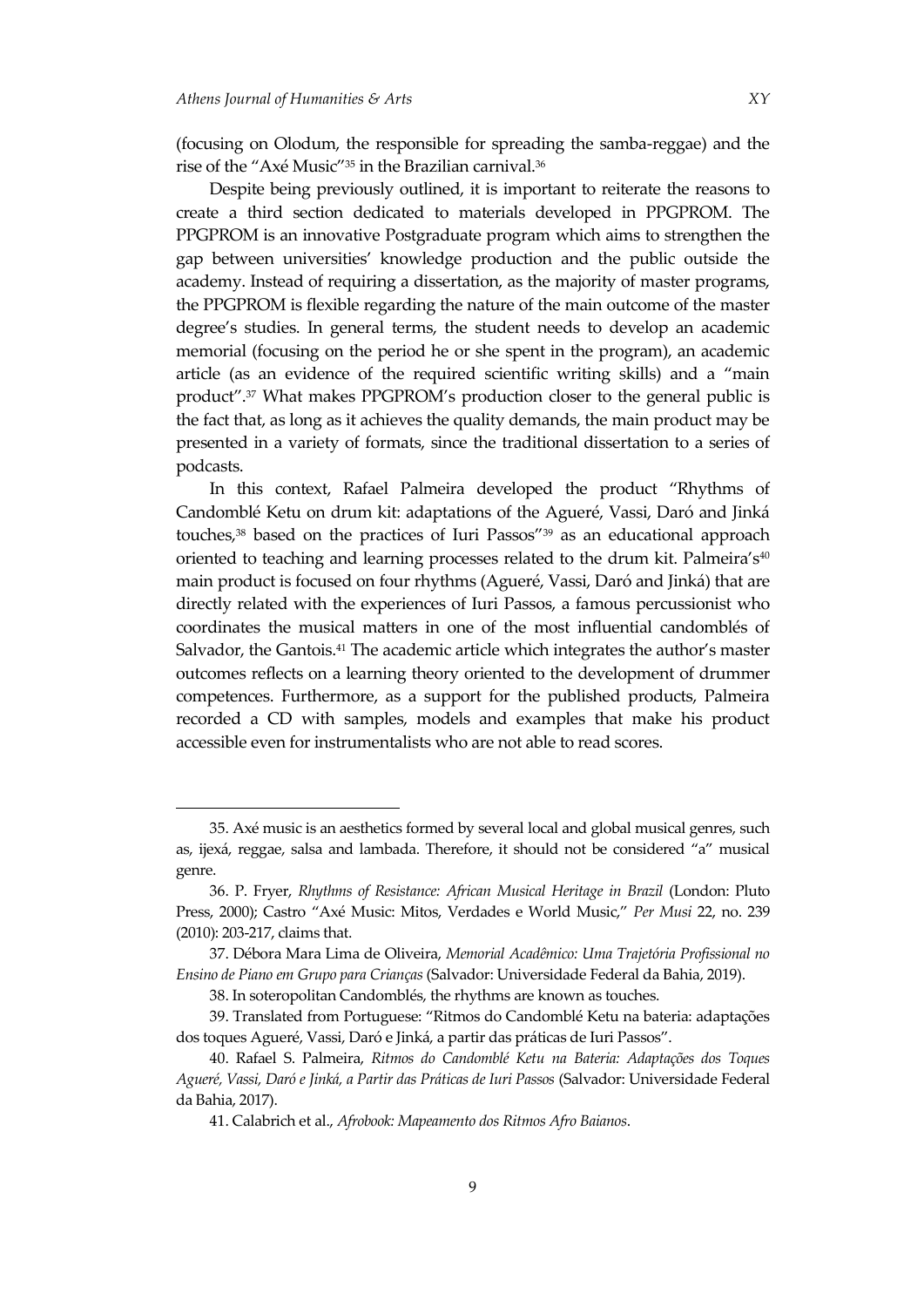Closing the third section, the 'Piano Workbook Based on the Rhythms Ijexá, Cabila, Barravento and Vassi",<sup>42</sup> authored by Adrian Pereira, has as its general aim to suggest some possible pathways to integrate characteristics of four Candomblé's rhythms (Ijexá, Cabila, Barravento and Vassi) into piano performance. Beyond presenting piano exercises, studies and complete solo pieces, the author developed a series of 'preparatory studies' that can be done without any musical instruments. Furthermore, Pereira also recorded a CD in order to illustrate the written music materials. Despite briefly describing the most relevant features of the rhythms Ijexá, Cabila, Barravento and Vassi throughout the main product, for the academic article the author focused on Ijexá, providing a substantial historical, social and ethnomusicological literature review regarding the rhythm.

#### **Methodology and Discussion**

#### **Methodology**

This research employs qualitative document analysis (QDA) as a methodological approach to examine materials that can contribute to the development of the knowledge that will support the presented discussions. The QDA can be understood as a set of procedures for the search, selection, systematization and analysis of the data contained in several types of materials from different sources.<sup>43</sup> Bowen, states that, regarding researches guided by QDA, are considered 'documents' the materials that were developed without the researcher's participation.<sup>44</sup> As posited by the author,

documents that may be used for systematic evaluation as part of a study take a variety of forms. They include advertisements; agendas, attendance registers, and minutes of meetings; manuals; background papers; books and brochures; diaries and journals; event programs (i.e., printed outlines); letters and memoranda; maps and charts; newspapers (clippings/articles); press releases; program proposals, application forms, and summaries; radio and television program scripts; organizational or institutional reports; survey data; and various public records. Scrapbooks and photo albums can also furnish documentary material for research purposes.<sup>45</sup>

<sup>42.</sup> Translated from Portuguese: 'Caderno de Exercícios para Piano Baseados Nos Ritmos Ijex{, Cabila, Barravento e Vassi'. The 'Piano Workbook Based on the Rhythms Ijexá, Cabila, Barravento and Vassi" is the name of Pereira's main product in PPGPROM. The Workbook is integrated in the author's publication entitled 'Memorial Acadêmico'.

<sup>43.</sup> Elise Wach and Richard Ward, 'Learning about Qualitative Document Analysis,' *IDS Practice Paper In Brief*, no. 13 (2013): 1-10.

<sup>44.</sup> Glenn A. Bowen, 'Document Analysis as a Qualitative Research Method,' *Qualitative Research Journal* 9, no. 2 (2009): 27-40.

<sup>45.</sup> Ibid, 27-28.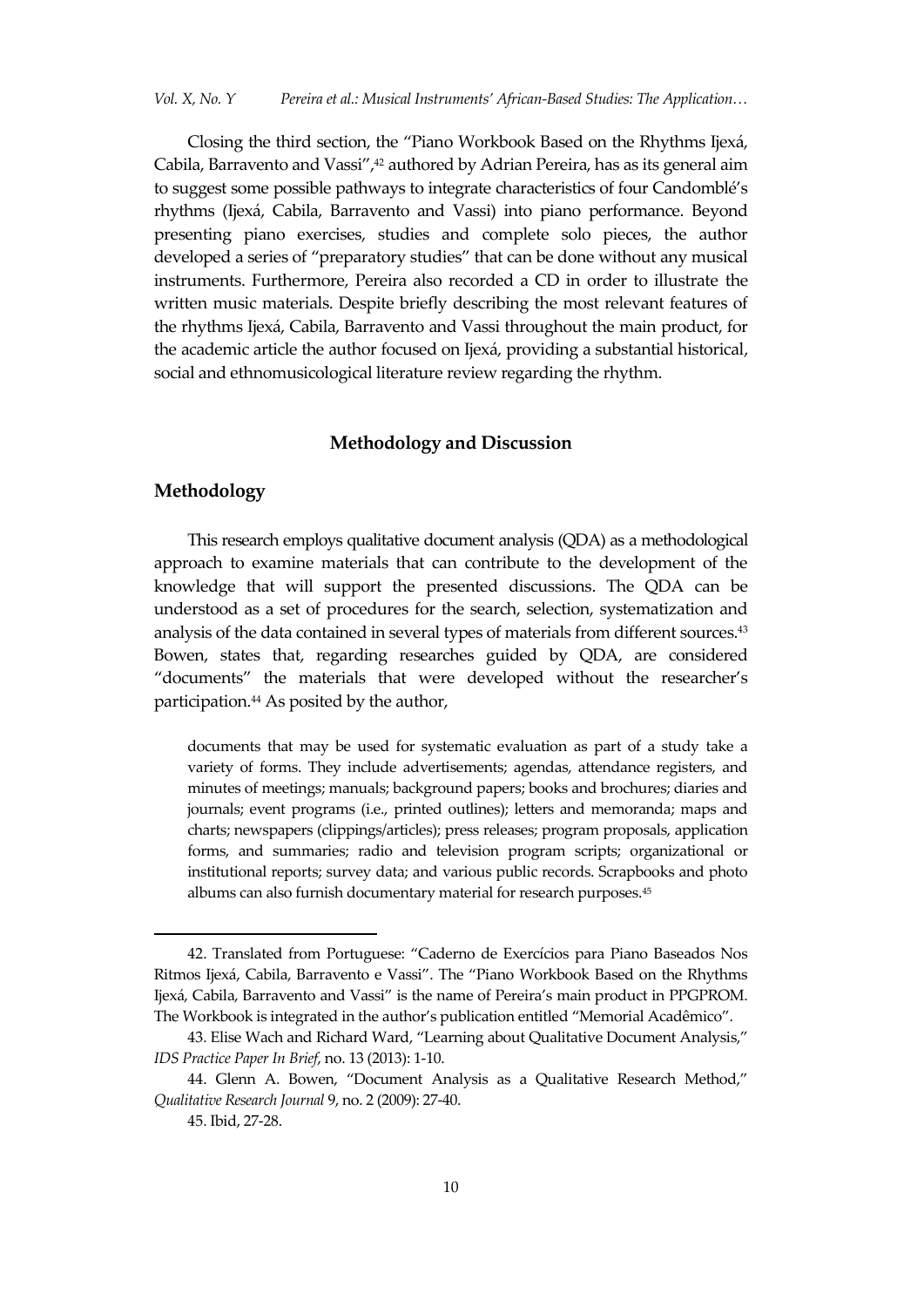Following this trail, the construction of the presented article underwent searches for materials which linked the development of musical instruments' skills with African-based knowledge and approaches. Due to the focus on Salvador, the academic repository of the Federal University of Bahia, one of the most influential universities in the region, was particularly employed in the hunt for relevant materials. However, considering the purpose of investigating materials that can contribute to the development of competences related to music instruments (which may integrate contents directed to different ages and instrumental levels) not only academic-oriented materials were examined. Therefore, other search mechanisms such as google books, bookstores' websites and publishers' websites were also employed.

#### **Discussion**

As stated above, this article's discussions are strongly influenced by a critical understanding of social manifestations. In general terms, Historical Realism can be considered the ontology defended by the critical paradigm.<sup>46</sup> According to it, the reality is accepted as historically 'shaped by a congeries of social, political, cultural, economic, ethnic, and gender factors, and then crystallized (reified) into a series of structures that are now (inappropriately) taken as 'real'  $[...]$  for all practical purposes the structures are real'.<sup>47</sup> The Critical Paradigm (CP) is based on deep analysis and reflections on diverse segments of a society with an aim of "raising consciousness"<sup>48</sup> about the relations which "illegitimately"<sup>49</sup> domains and constrains people's behavior.

Critical theorists aim to expose the hidden power relations that generate imprisoning worldviews.<sup>50</sup> Thereby, critical theorists tend to include in their inquiries and analysis reflections related to gender inequalities, religious intolerance, racial discriminations, economic privilege, class disadvantages and a number of other structural characteristics of the studied society. Focusing on oppression mechanisms, the CP aims to be emancipatory by promoting the replacement of ignorance and misapprehensions for more conscious and

<sup>46.</sup> Egon G. Guba and Yvonna S. Lincoln, 'Competing Paradigms in Qualitative Research,' in *Handbook of Qualitative Research* (eds.) Norman K. Denzin and Yvonna S. Lincoln (Thousand Oaks, CA: SAGE Publications, 1994).

<sup>47.</sup> Ibid, 110.

<sup>48.</sup> Antonina Lukenchuk and Eileen Kolich, 'Paradigms and Educational Research: Weaving the Tapestry,' in *Paradigms of Research for the 21st Century: Perspectives and Examples from Practice* (New York: Peter Lang AG, 2013), 61-90.

<sup>49.</sup> Louis Cohen, Lawrence Manion, and Keith Morrison, *Research Methods in Education* (New York: Routledge, 2007).

<sup>50.</sup> G. Ryan and Hanah Sfar-Gandoura, 'Introduction to Positivism, Interpretivism and Critical Theory,' *Nurse Researcher* 25, no. 4 (2018): 14-20.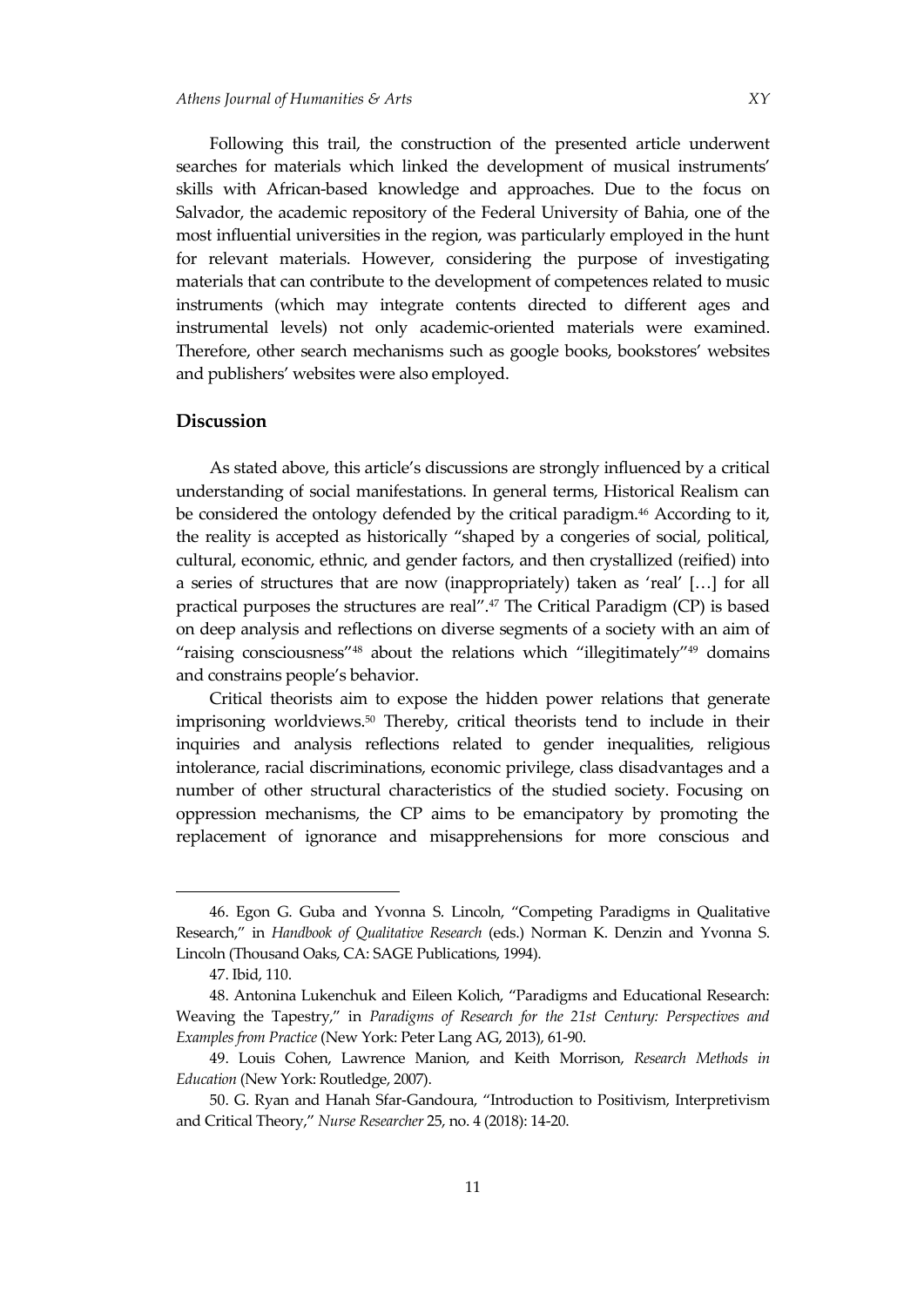enlightened perceptions.<sup>51</sup> Furthermore, it is important to stress the "reformative"<sup>52</sup> characteristic as one of the most distinguishing features of the critical paradigm. For CP, besides offering well-based and enlightening analysis of oppressive and dominatory structures, it is extremely relevant to promote, by diverse means, a just, fair and democratic society. As stated by Cohen et al. 'its purpose is not merely to understand situations and phenomena but to change them. In particular, it seeks to emancipate the disempowered, to redress inequality and to promote individual freedoms within a democratic society'.<sup>53</sup>

Considering this viewpoint, it is important to reinforce that the Brazilian culture had in its formation enormous influence of cultures coming from diverse African regions due to the slaving period of Colonial Brazil. However, because of the exploratory model employed for Brazilian colonization, Brazilian society was built on very uneven and unfair relations between people from different ethnic groups. Due to the very nature of their forced immigration, the Africandescendants were particularly affected by this systemic unbalance. For a big portion of the Brazilian history, diverse elements that could be slightly linked to African heritage were repressed.<sup>54</sup> Therefore, African-based characteristics like skin color, habits, beliefs, cuisine, techniques, tools, sports, clothing, language, religion, dance, visual arts and music were placed in a hierarchically inferior position, considering the Brazilian overall social perception.<sup>55</sup> Unfortunately, even after the end of the formal persecution, the Afro-Brazilian heritage is, by diverse means, affected by these historically constructed discriminatory mechanisms.<sup>56</sup>

In addition to social, economic and political effects, the aforementioned mechanisms also encompass philosophical and psychological dimensions.<sup>57</sup> Abib refers to "coloniality" as the process of destroying a people's "symbolic world" and replacing it with the colonizer's worldviews; the process of westernization of peoples. <sup>58</sup> According to the author,<sup>59</sup> the coloniality represses 'the beliefs, spirituality and knowledge of the colonized and imposes new ones".<sup>60</sup>

<sup>51.</sup> Guba and Lincoln, 'Competing Paradigms in Qualitative Research,' 1994.

<sup>52.</sup> Jabreel Asghar, 'Critical Paradigm: A Preamble for Novice Researchers,' *Life Science Journal* 10, no. 4 (2013): 3121-3127.

<sup>53.</sup> Cohen, Manion, and Morrison, *Research Methods in Education*, 2007, 26.

<sup>54.</sup> Sharyse Piroupo Amaral, *História do Negro no Brasil: Módulo 2* (Salvador: Universidade Federal da Bahia, 2011).

<sup>55.</sup> Wlamyra R. de Albuquerque and Walter Fraga, *Uma História do Negro no Brasil* (Salvador: Centro de Estudos Afro-Orientais da Universidade Federal da Bahia e Fundação Cultural Palmares, 2006).

<sup>56.</sup> Ramos, 'Território Afrodescendente: Leitura de Cidade Através do Bairro da Liberdade, Salvador (Bahia),' 2007.

<sup>57.</sup> Catherine Walsh, Luiz Fernandes de Oliveira, and Vera Maria Candau, 'Colonialidade e Pedagogia Decolonial: Para Pensar uma Educação Outra,' *Arquivos Analíticos de Políticas Educativas* 26, no. 83 (2018): 1-26.

<sup>58.</sup> Pedro Rodolpho Jungers Abib, 'Culturas Populares, Educação e Descolonização,' *Revista Educação Em Questão* 57, no. 54 (2019): 1-20.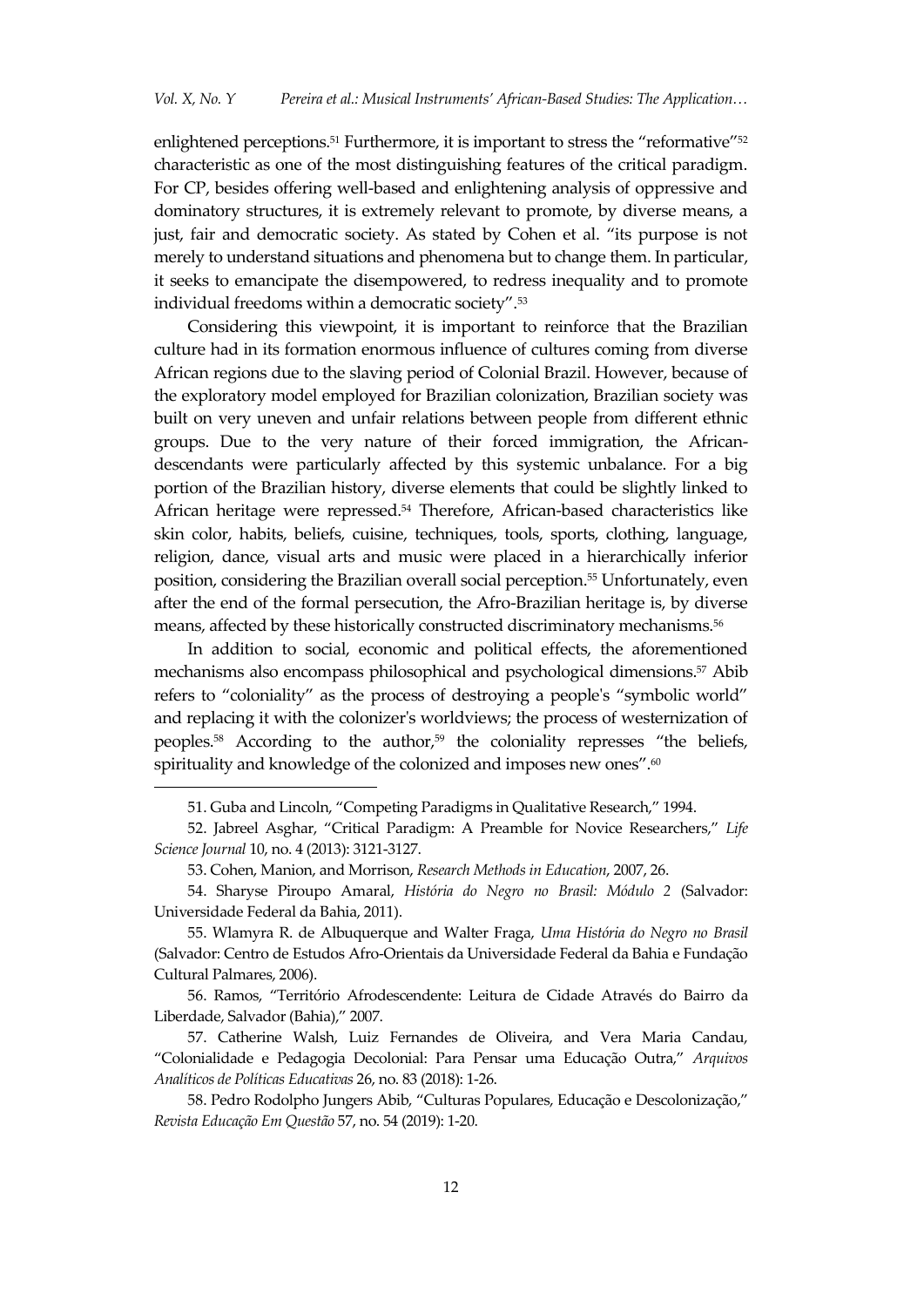Furthermore, aspects of the current world globalization may impact on African-heritage manifestations. The globalization process can be understood as a philosophical approach that supports the institutionalization of a universal culture (or, at least, a worldwide common basis). Villodre claims that 'the globalization phenomenon could be considered a homogenizing process involving dissolution of one's own cultural identity in favor of what is considered universal". $61$  A consequence of establishing a universal culture is the creation of the perception of 'other' cultures. Following this track, all behaviors and habits that are outside the 'global culture' are understood as 'the others'. Harmoniously, Barry asserts that the 'Eurocentric universalism takes for granted both the superiority of what is European or Western, and the inferiority of what is not".<sup>62</sup>

Employing a CP standpoint for the investigation of music scenarios, it is possible to notice a series of effects of the Eurocentric thinking. The psychological dimension of colonial influence (coloniality) can support hierarchical effects in musics that represent different peoples or social groups.<sup>63</sup> Queiroz attributes the term 'musical epistemicide' to the process of inferiorization that, based on Western hegemonic principles, excludes non-Eurocentric music from significant social places.<sup>64</sup> According to the author,<sup>65</sup> "musical praxis not aligned with the perspectives of Western classical music [...] were excluded from 'civilized' contexts of music production'.<sup>66</sup>

A similar discourse to the one which hierarchizes different musical genres also influences upon initiatives oriented to music education.<sup>67</sup> In her denounce of neutral understandings, Hess states that in music courses 'western classical music is constructed as 'natural', and the curriculum tokenizes alternative practices by making them tangential to the main curriculum.<sup>68</sup> In many respects, Western music in music education acts as a colonizer'. Aligned with this, Bradley reports that many programs do not embrace 'other' types of music and 'if such

65. Here and ahead: authors' translation.

66. Queiroz, 'Traços de Colonialidade na Educação Superior em Música do Brasil: An{lises a Partir de uma Trajetória de Epistemicídios Musicais e Exclusões,' 2017, 137.

<sup>59.</sup> Here and ahead: authors' translation.

<sup>60.</sup> Abib, 'Culturas Populares, Educação e Descolonização,' 2019, 8.

<sup>61.</sup> María del Mar Bernabé Villodre, 'Cultural Indentity and Using Music in the Intercultural Educational Process,' *Procedia – Social and Behavioral Sciences* 132 (2014): 236.

<sup>62.</sup> Peter Barry, *Beginning Theory: An Introduction to Literary and Cultural Theory* (Manchester: Manchester University Press, 2002), 128.

<sup>63.</sup> Marcus Vinícius Medeiros Pereira, 'Possibilidades e Desafios em Música e na Formação Musical: A Proposta de um Giro Decolonial,' *Interlúdio* 10 (2018): 10-22.

<sup>64.</sup> Luis Ricardo Silva Queiroz, 'Traços de Colonialidade na Educação Superior em Música Do Brasil: Análises a Partir de uma Trajetória de Epistemicídios Musicais e Exclusões,' *Revista Da ABEM* 25, no. 39 (2017): 132-159.

<sup>67.</sup> Juliet Hess, 'Decolonizing Music Education: Moving beyond Tokenism,' *International Journal of Music Education* 33, no. 3 (2015): 336-347.

<sup>68.</sup> Ibid, 336.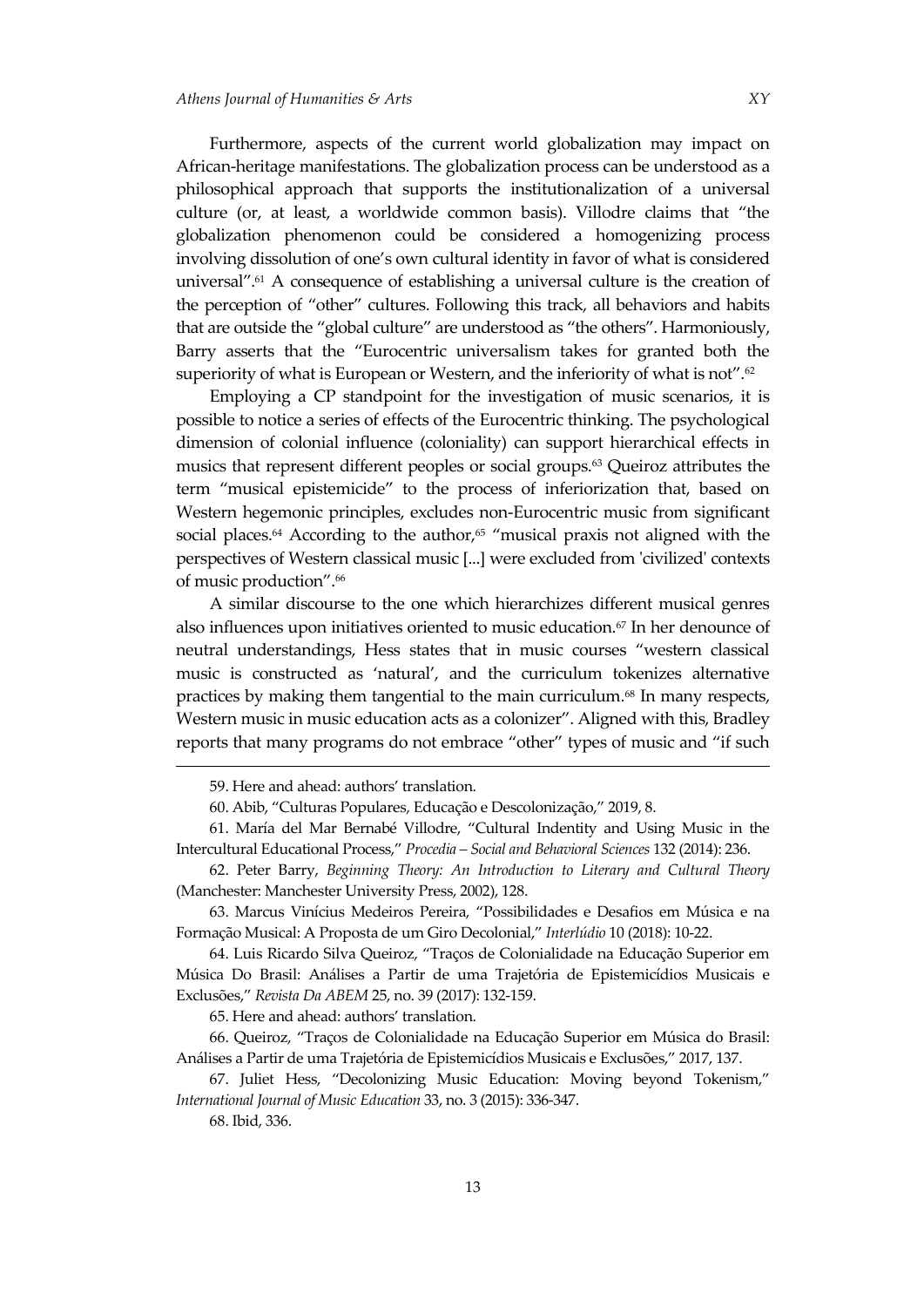musics are included in the curricula, they often tend to perpetuate the sense of 'different or exotic' (Campbell, 1994), rather than musics as equally important components of the curriculum'. 69

Embedded in these agitated and troubled contexts, the African based music managed to keep its relevance to the Brazilian national culture. However, despite its undeniable participation in the construction of Brazilian popular music, the African-heritage music still finds countless obstacles to join the formal contexts of music education. Even with its cultural, social and historical richness, it is noticeable that today it is still difficult to find materials for studying music based on Afro-Brazilian genres. Influential and popular publications such as Collura,<sup>70</sup> Faria, $71$  and Giffoni, $72$  usually present studies to superficially understand some internationally popular Brazilian rhythms, like 'Samba', 'Bossa Nova' and 'Partido-alto'.

Nevertheless, the availability of these materials can be considered as important steps in the struggles for a proper appreciation of the Afro-Brazilian music heritage. Furthermore, it is possible to mention the enormous contributions provided by the materials that were presented in the Literature review section. Focused on the production guided by investigation in Salvador city – the Brazilian municipality with the biggest percentage of African-descendant population – the introduced literature can illustrate how deep and meaningful the studies of musical elements of Afro-Brazilian culture can be. From a critical point of view, these initiatives can be comprehended as mechanisms to 'erode ignorance', mitigating the effects of prejudicial preconceptions related to African heritage to and "raise consciousness" regarding the important role the Africanbased knowledge can undertake in the development of general musical skills and competences.

Parallelly, the presence of these kinds of materials as a constitutive content of formal educational contexts may assist in the process of increasing the social appreciation of African-based culture in general. This reflection is supported by the assumption of a cross-feeding relation between the music field and the broad society. In other words, it is expected that, at the same time the political, historical, social and economic relations have significant influence in musical contexts, the music field also participates in the development of political, social and economic aspects of general societies. Following this trail, it is possible to reflect on the mutually influential relation between music, music education and

<sup>69.</sup> Deborah Bradley, 'Hidden in Plain Sight: Race and Racism in Music Education,' in *The Oxford Handbook of Social Justice in Music Education* (ed.) Cathy Benedict et al. (New York: Oxford University Press, 2016), 7.

<sup>70.</sup> Turi Collura, *Rítmica e Levadas Brasileiras para o Piano: Novos Conceitos para a Rítmica Pianistica* (Vitória: Irmãos Vitale, 2009).

<sup>71.</sup> Nelson Faria, *The Brazilian Guitar Book: Samba, Bossa Nova and Other Brazilian Stiles* (Petaluma: Sher Music Co, 1995).

<sup>72.</sup> Adriano Giffoni, *Música Brasileira para Contrabaixo* (São Paulo: Irmãos Vitale, 1997).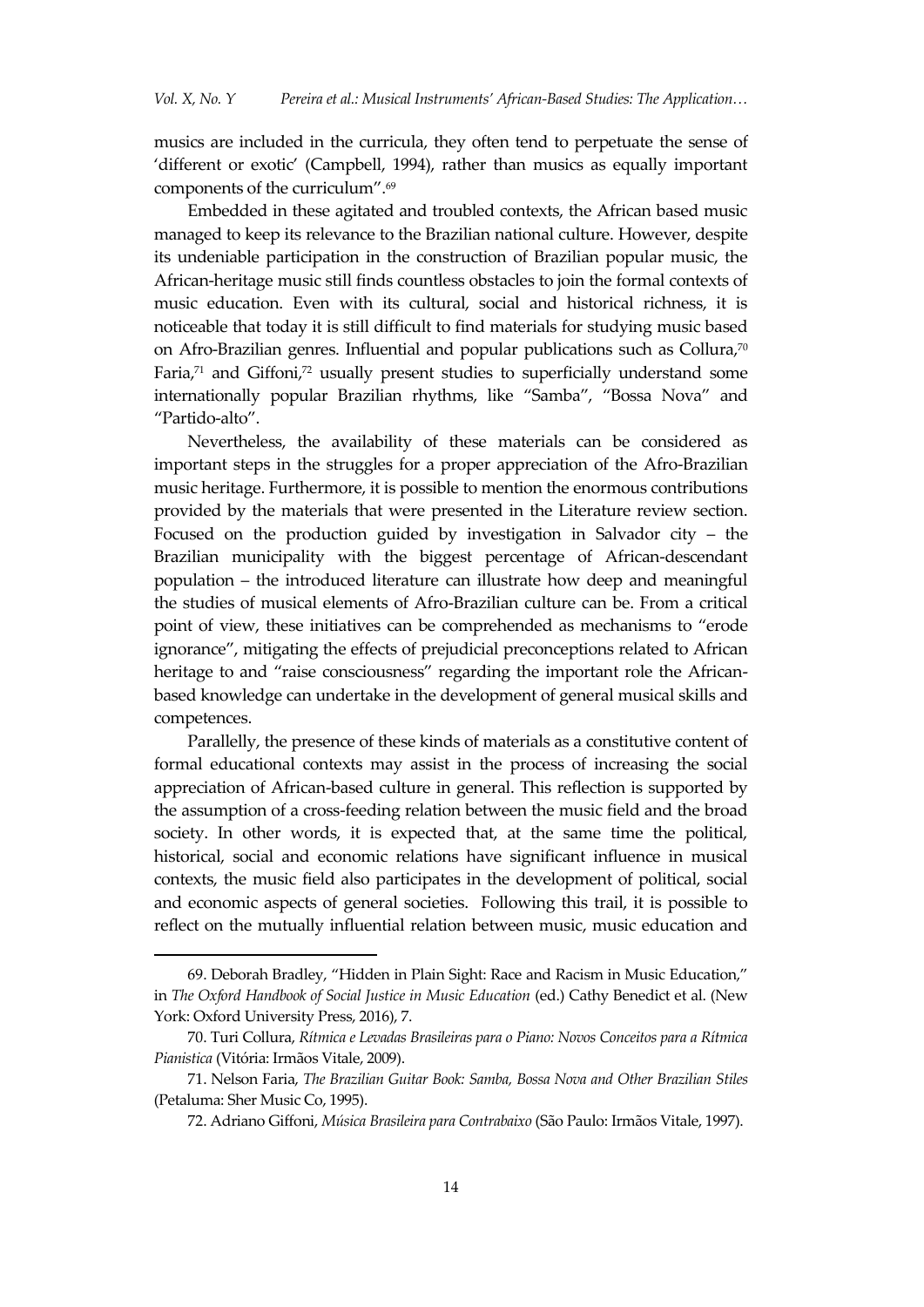broad society. Accordingly, Schmidt claims that music education 'has the potential to reach as a transforming power to different realities;  $[...]$  it must not only establish its value in cognitive and emotional connections alone, but also search for social and thus, personal, transformation".<sup>73</sup> Decolonization-oriented approaches to music education, as asserted by Stanton, 'carries profound implications not only for decolonizing music as such, but for larger decolonial struggles'.<sup>74</sup>

Influenced by this comprehension, several scholars have been publishing research outcomes that call the attention of music educators for their possible role in fostering democratic societies.<sup>75</sup> Pereira, for example, suggests the 'decolonial turn' to implement a 'deconservative' approach in order to 'denaturalize' the election of Western music as "the" content of music education.<sup>76</sup> This approach suggests the establishment of criteria that assign equal relevance to musics from different cultural backgrounds. On the other hand, as posited by the author, <sup>77</sup> the decolonial turn "does not exclude or deny Western musical knowledge [...] it only breaks with arbitrary cultural hegemonies, taking Western music to the status of 'one' among several possibilities for musical training'.<sup>78</sup>

Embedded in these ideas, it is possible to comprehend some possible implications of the aforementioned Soteropolitan materials to the music education field. The authors inverted the traditional reasoning of employing Western knowledge to make sense of African-heritage music and started employing African-based knowledge into the development of musical competences that were mostly achieved by western-oriented methods. Despite its municipal orientation, the release of the Soteropolitan materials may be an indicative of a brighter and fairer future for African-based knowledge in formal music education contexts. Beyond that, these publications and this trend of applying African-based knowledge in teaching and learning processes of non-African-based musical competences can be understood as mechanisms to encourage more democratic and emancipated societies.

<sup>73.</sup> Schmidt, 'Music Education as Transformative Practice: Creating New Frameworks for Learning Music through a Freirian Perspective,' 2005, 4.

<sup>74.</sup> Burke Stanton, 'Musicking in the Borders toward Decolonizing Methodologies,' *Philosophy of Music Education Review* 26, no. 1 (2018): 4.

<sup>75.</sup> Frank Abrahams, 'The Application of Critical Pedagogy to Music Teaching and Learning,' *Visions of Research in Music Education* 6 (2005): 1-16.

<sup>76.</sup> Pereira, 'Possibilidades e Desafios em Música e na Formação Musical: A Proposta de um Giro Decolonial,' 2018.

<sup>77.</sup> Here and ahead: authors' translation.

<sup>78.</sup> Pereira, 'Possibilidades e Desafios em Música e na Formação Musical: A Proposta de um Giro Decolonial,' 2018, 20.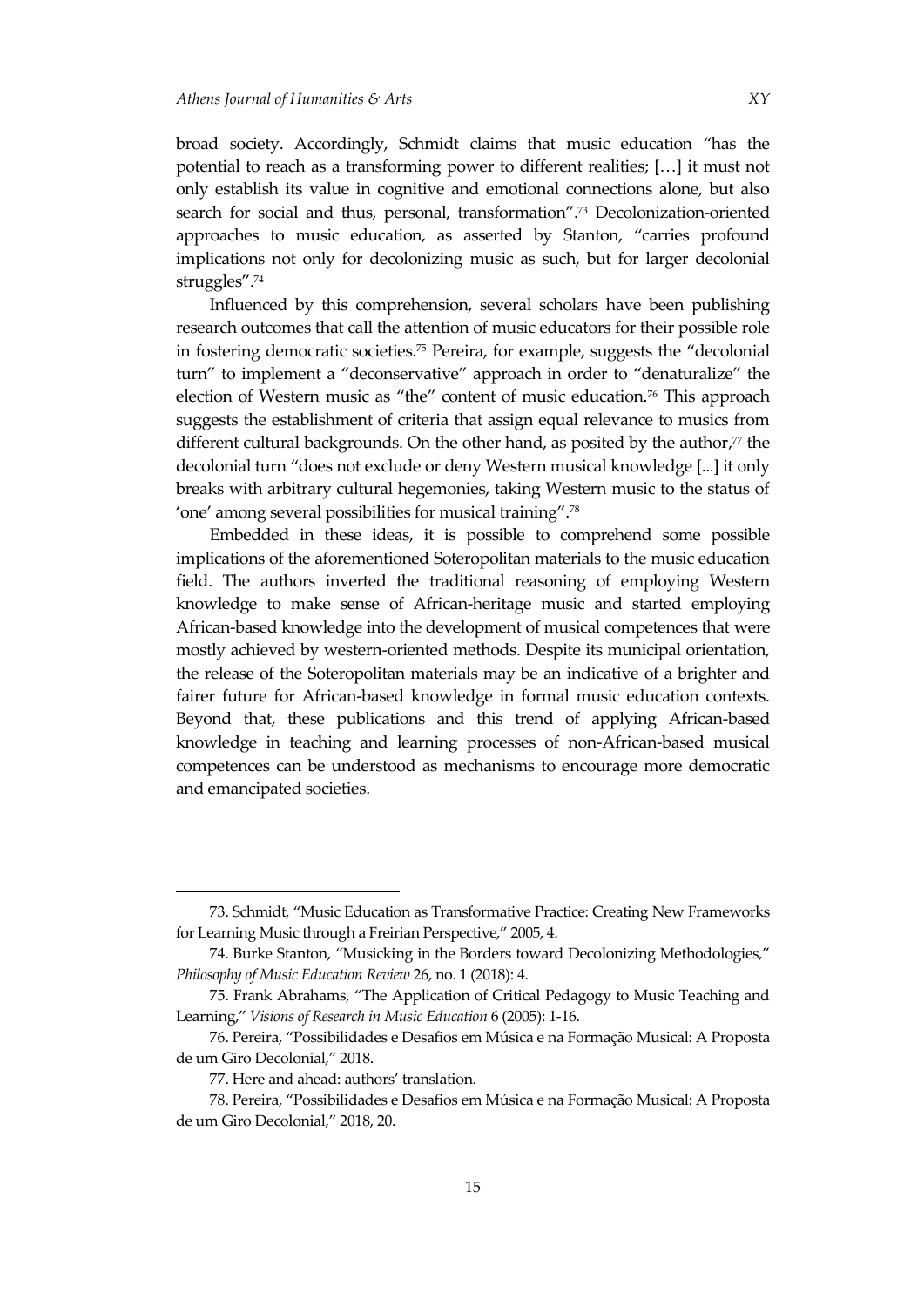#### **Conclusions**

Due to colonialism and the slave regime between the 16th and 19th centuries, several cultures were placed on the margins of Brazilian society. Additionally, aspects of globalization, arising from the 20th century, contributed to the devaluation of the same groups. The population of Salvador city, the world's biggest African-descendant municipality outside Africa, was particularly affected by these kinds of social discrimination. To combat this evidence, various sociocultural manifestations (e.g., Blocos-Afro) were created with the aim of preserving, making visible and valuing the identities of Afro-Brazilian minorities. In recent years, it can be observed a Brazilian academic interest in studying African-based musical knowledge to apply it in approaches oriented to music education.

This article focused on the investigation of Soteropolitan publications which apply knowledge derived from Afro-Brazilian traditions in the development of approaches to teaching and learning non-African-based musical instruments. It was argued that these initiatives may contribute significantly not only to the process of increasing the Afro-Brazilian music social appreciation but also to the valuation and valorization of the minority groups that are commonly linked to these types of music. Accordingly, due to the cross-feeding relation between the general society and the music field, the current work defends that the systematic study of African-based music associated with its application in the development of musical competences can assist in the development of democratic and emancipated societies. Additionally, in spite of the municipal focus of this article, it is expected that the promoted discussions can influence similar reflections in other contexts, making it possible for this investigation to promote relevant impacts that can reverberate throughout broader scenarios, especially considering our increasingly globalized world.

### Bibliography

- Abib, Pedro Rodolpho Jungers. 'Culturas Populares, Educação e Descolonização.' (Popular Cultures, Education and Decolonization.) *Revista Educação Em Questão* 57, no. 54 (2019): 1-20.
- Abrahams, Frank. 'The Application of Critical Pedagogy to Music Teaching and Learning.' *Visions of Research in Music Education* 6 (2005): 1-16.
- Albuquerque, Wlamyra R. de, and Walter Fraga. *Uma História Do Negro No Brasil*. (A History of the Black in Brazil.) Salvador: Centro de Estudos Afro-Orientais da Universidade Federal da Bahia e Fundação Cultural Palmares, 2006.
- Amaral, Sharyse Piroupo. *História do Negro no Brasil: Módulo 2*. (History of the Black in Brazil: Module 2.) Salvador: Universidade Federal da Bahia, 2011.
- Asghar, Jabreel. 'Critical Paradigm: A Preamble for Novice Researchers.' *Life Science Journal* 10, no. 4 (2013): 3121-3127.
- Barry, Peter. *Beginning Theory: An Introduction to Literary and Cultural Theory*. Manchester: Manchester University Press, 2002.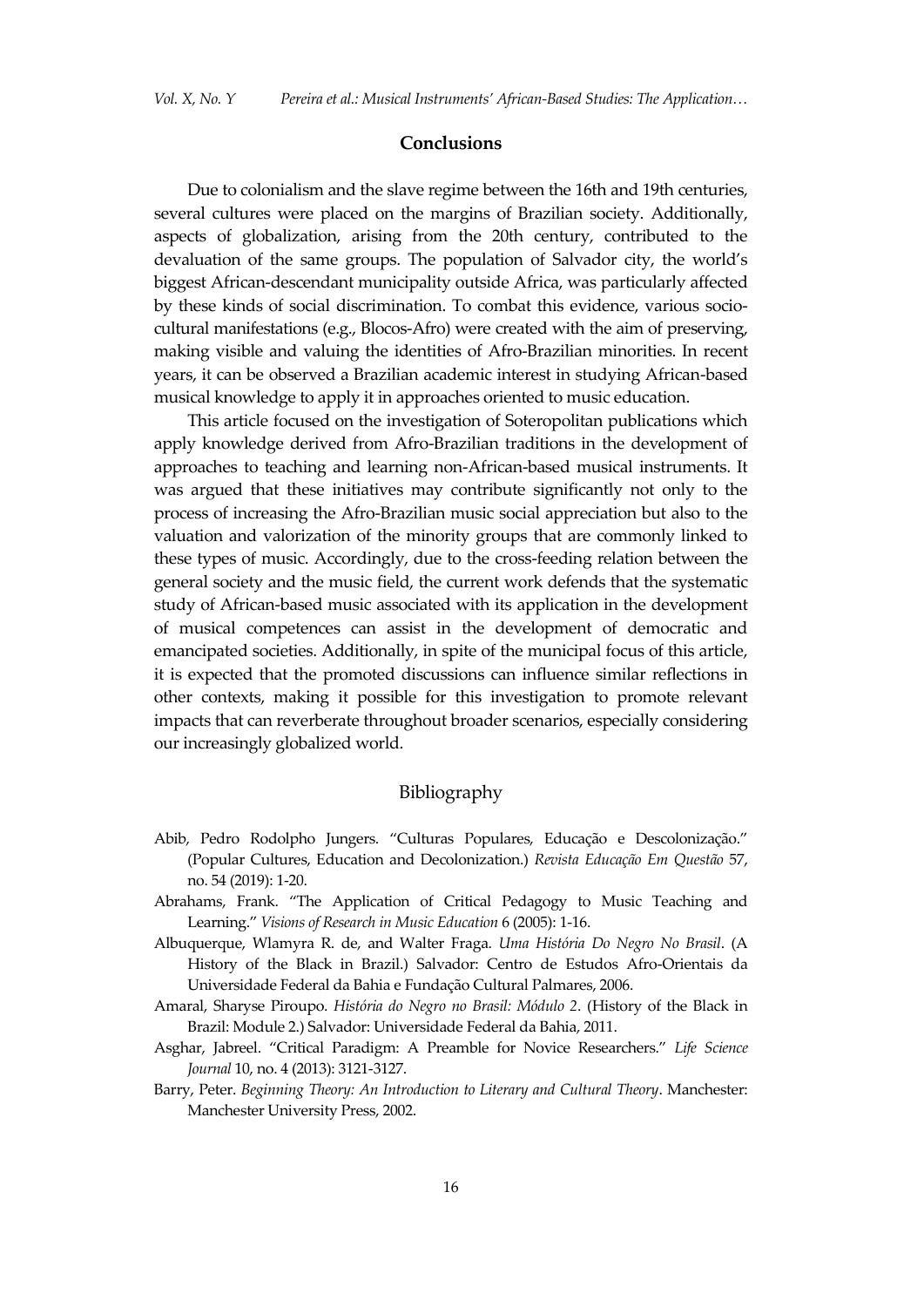- Bowen, Glenn A. 'Document Analysis as a Qualitative Research Method.' *Qualitative Research Journal* 9, no. 2 (2009): 27-40.
- Bradley, Deborah. 'Hidden in Plain Sight: Race and Racism in Music Education.' In *The Oxford Handbook of Social Justice in Music Education*, edited by Cathy Benedict, Patrick Schmidt, Gary Spruce, and Paul Woodford, 1-18. New York: Oxford University Press, 2016.
- Calabrich, Selma, Gerson Silva, José Francisco Izquierdo Yafiez, and José Maurício C. D. Bittencourt. *Afrobook: Mapeamento dos Ritmos Afro Baianos*. (Afrobook: The Mapping of Afro Bahian Rhythms.) Salvador: Pracatum Escola de Música e Tecnologias, 2017.
- Cardoso, Ângelo Nonato Natale. *A Linguagem dos Tambores*. (The Language of Drums.) Tese de Doutorado em Ethomusicologia. Salvador: Universidade Federal da Bahia, 2006.
- Castro, Armando Alexandre. 'Axé Music: Mitos, Verdades e World Music.' (Axé Music: Myths, Truths and World Music.) *Per Musi* 22, no. 239 (2010): 203-217.
- Cohen, Louis, Lawrence Manion, and Keith Morrison. *Research Methods in Education*. New York: Routledge, 2007.
- Collura, Turi. *Rítmica e Levadas Brasileiras para o Piano: Novos Conceitos para a Rítmica Pianistica*. (Rhythmics and Brazilian Levadas for the Piano: New Concepts for Pianistic Rhythmics.) 4th Edition. Vitória: Irmãos Vitale, 2009.
- Faria, Nelson. *The Brazilian Guitar Book: Samba, Bossa Nova and Other Brazilian Stiles*. Petaluma: Sher Music Co, 1995.
- Fryer, P. *Rhythms of Resistance: African Musical Heritage in Brazil.* London: Pluto Press, 2000.
- Giffoni, Adriano. *Música Brasileira para Contrabaixo*. (Brazilian Music for Electric Bass.) São Paulo: Irmãos Vitale, 1997.
- Guba, Egon G., and Yvonna S. Lincoln. 'Competing Paradigms in Qualitative Research.' In *Handbook of Qualitative Research*, edited by Norman K. Denzin and Yvonna S. Lincoln. Thousand Oaks, CA: SAGE Publications, 1994.
- Guerreiro, Goli. 'Pref{cio do Afrobook.' (Afrobook Preface.) In *Afrobook: Mapeamento dos Ritmos Afro Baianos*, edited by Selma Calabrich, Gerson Silva, José Francisco Izquierdo Yafiez, and José Maurício C. D. Bittencourt, 17-18. Salvador: Pracatum Escola de Música e Tecnologias, 2017.
- Hess, Juliet. 'Decolonizing Music Education: Moving beyond Tokenism.' *International Journal of Music Education* 33, no. 3 (2015): 336-347.
- Lázaro, Rafael Lima. *Levadas de Guitarra no Samba-Reggae: Uma Proposta*. (Guitar Grooves in Samba-Reggae: A Proposal.) 2019. Available at: https://www.scribd.com/document/ 427600764/Levadas-de-Guitarra-No-Samba-Reggae-Final.
- Lukenchuk, Antonina, and Eileen Kolich. 'Paradigms and Educational Research: Weaving the Tapestry.' In *Paradigms of Research for the 21st Century: Perspectives and Examples from Practice*, 61-90. New York: Peter Lang AG, 2013.
- Nigri, Bruno. *O Samba no Terreiro: Música, Corpo e Linguagem como Prática Cultural – Apontamentos para o Campo do Lazer.* (Samba in Terreiro: Music, Body and Language as a Cultural Practice – Notes for the field of Leisure.) Mestrado em Lazer, Belo Horizonte: Universidade Federal de Minas Gerais, 2014.
- Oliveira, Débora Mara Lima de. *Memorial Acadêmico: Uma Trajetória Profissional no Ensino de Piano em Grupo para Crianças*. (Academic Memorial: A Professional Trajectory in Teaching Group Piano to Children.) Master Thesis. Universidade Federal da Bahia, 2019.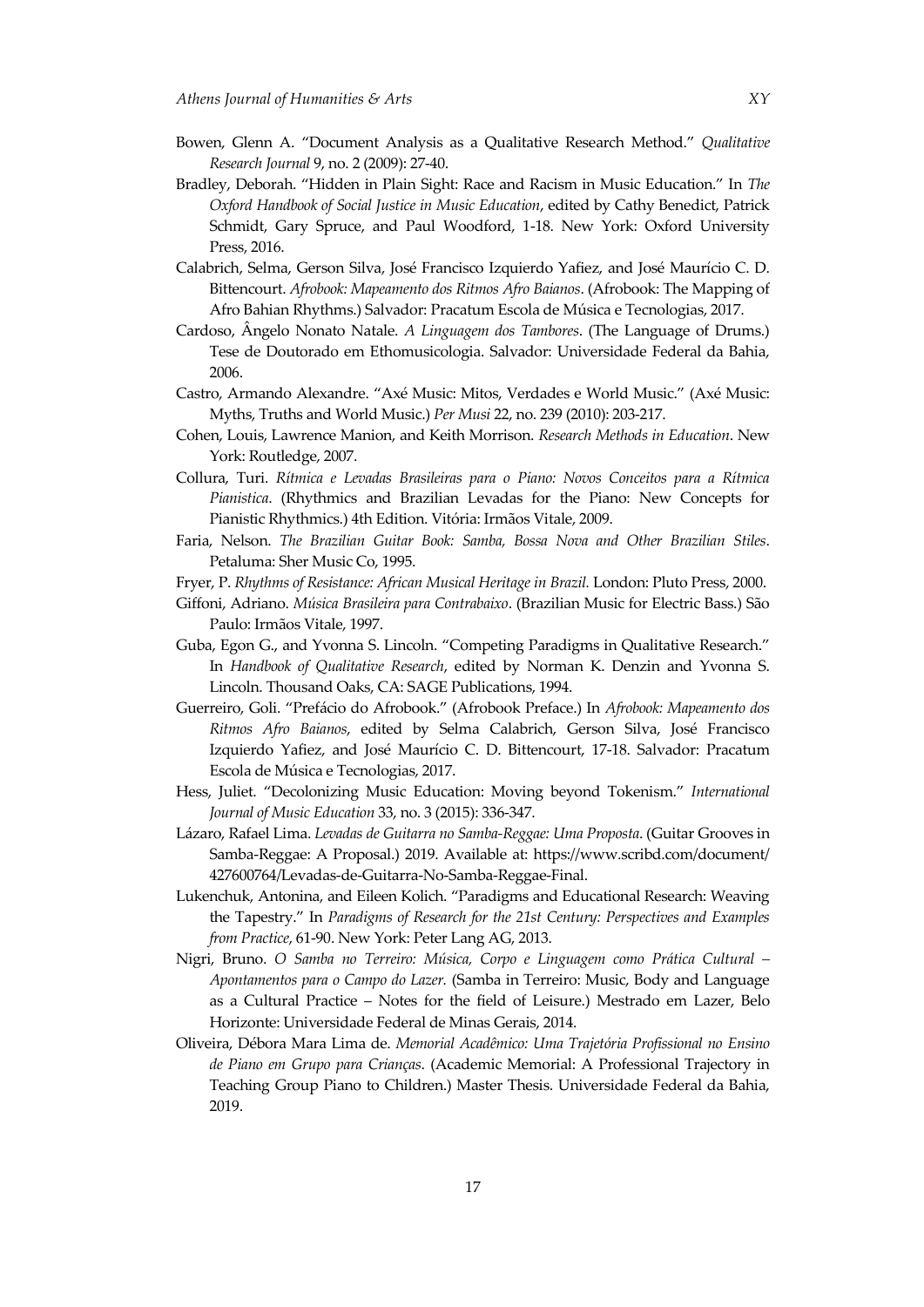- Oliveira, Tito. *Ritmos Afro-Brasileiros na Bateria*. (Afro-Brazilian Rhythms for Drum Kit.) Salvador: Etina, 2014.
- Palmeira, Rafael S. R*itmos do Candomblé Ketu na Bateria: Adaptações dos Toques Agueré, Vassi, Daró e Jinká, a Partir das Práticas de Iuri Passos*. (Rhythms of Candomblé Ketu on the Drum Kit: Adaptations of the Agueré, Vassi, Daró and Jinká Rhythms Based on the Practices of Iuri Passos.) Dissertação de Mestrado. Salvador: Universidade Federal da Bahia, 2017.
- Pereira, Adrian Estrela, and Ekaterina Konopleva. "O Ritmo Ijexá ao Piano: Aspectos Interpretativos.' (The Ijexá Rhythm on Piano: Interpretive Aspects.) In *XIV ENECULT*, 1-14. Salvador, 2018.
- Pereira, Adrian Estrela, Ekaterina Konopleva, Dung Thi Do, Irênio de Cerqueira Paes Coelho Neto, and György Mészáros. "Educação Musical Afro-Brasileira: Uma Investigação do Ijexá como Ferramenta Educacional Descolonizadora." (Afro-Brazilian Music Education: An Investigation of Ijexá as a Decolonizing Educational Tool.) In *10<sup>o</sup> Musicom - Encontro de Pesquisadorxs Em Comunicação e Música - Playlists Das Diversidade*, 1-15. Online, 2021. Available at: https://redemusicom.files.wordpress. com/2022/01/adrian-musicom-final.pdf.
- Pereira, Marcus Vinícius Medeiros. 'Possibilidades e Desafios em Música e na Formação Musical: A Proposta de am Giro Decolonial.' (Possibilities and Challenges in Music and Musical Education: The Proposal for a Decolonial Turn.) *Interlúdio* 10 (2018): 10- 22.
- Prandi, R. 'De Africano a Afro-Brasileiro: Etnia, Identidade, Religião.' (From African to Afro-Brazilian: Ethnicity, Identity, Religion.) *Revista Usp* 46 (2000): 52-65.
- Queiroz, Luis Ricardo Silva. 'Traços de Colonialidade na Educação Superior em Música do Brasil: An{lises a Partir de uma Trajetória de Epistemicídios Musicais e Exclusões.' (Traces of Coloniality in Music Higher Education in Brazil: Analysis from a Trajectory of Musical Epistemicides and Exclusions.) *Revista Da ABEM* 25, no. 39 (2017): 132-159.
- Ramos, Maria Estela Rocha. *Bairros Negros: Uma Lacuna nos Estudos Urbanísticos: um Estudo Empírico-Conceitual no Bairro do Engenho Velho da Federação, Salvador (Bahia)*. (Black Districts: A Gap in Urban Studies: An Empirical-Conceptual Study in the Engenho Velho Da Federation District, Salvador (Bahia).) PhD Thesis. Salvador: Federal University of Bahia, 2013.
- \_\_\_\_. *Território Afrodescendente: Leitura de Cidade Através do Bairro da Liberdade, Salvador (Bahia)*. (Afrodescendant Territory: Reading the City Through the Liberdade District, Salvador (Bahia).) Master Thesis. Federal University of Bahia, 2007.
- Ryan, G., and Hanah Sfar-Gandoura. 'Introduction to Positivism, Interpretivism and Critical Theory.' *Nurse Researcher* 25, no. 4 (2018): 14-20.
- Schmidt, Patrick. 'Music Education as Transformative Practice : Creating New Frameworks for Learning Music through a Freirian Perspective.' *Visions of Research in Music Education* 6 (2005): 1-14.
- Scott, Guilherme. *Universo Percussivo Baiano de Letieres Leite - Educação Musical Afro-Brasileira: Possibilidades e Movimentos*. (Bahian Percussive Universe by Letieres Leite - Afro-Brazilian Music Education: Possibilities and Movements.) Master Dissertation. Salvador: Federal University of Bahia, 2019.
- Stanton, Burke. 'Musicking in the Borders toward Decolonizing Methodologies.' *Philosophy of Music Education Review* 26, no. 1 (2018): 4-23.